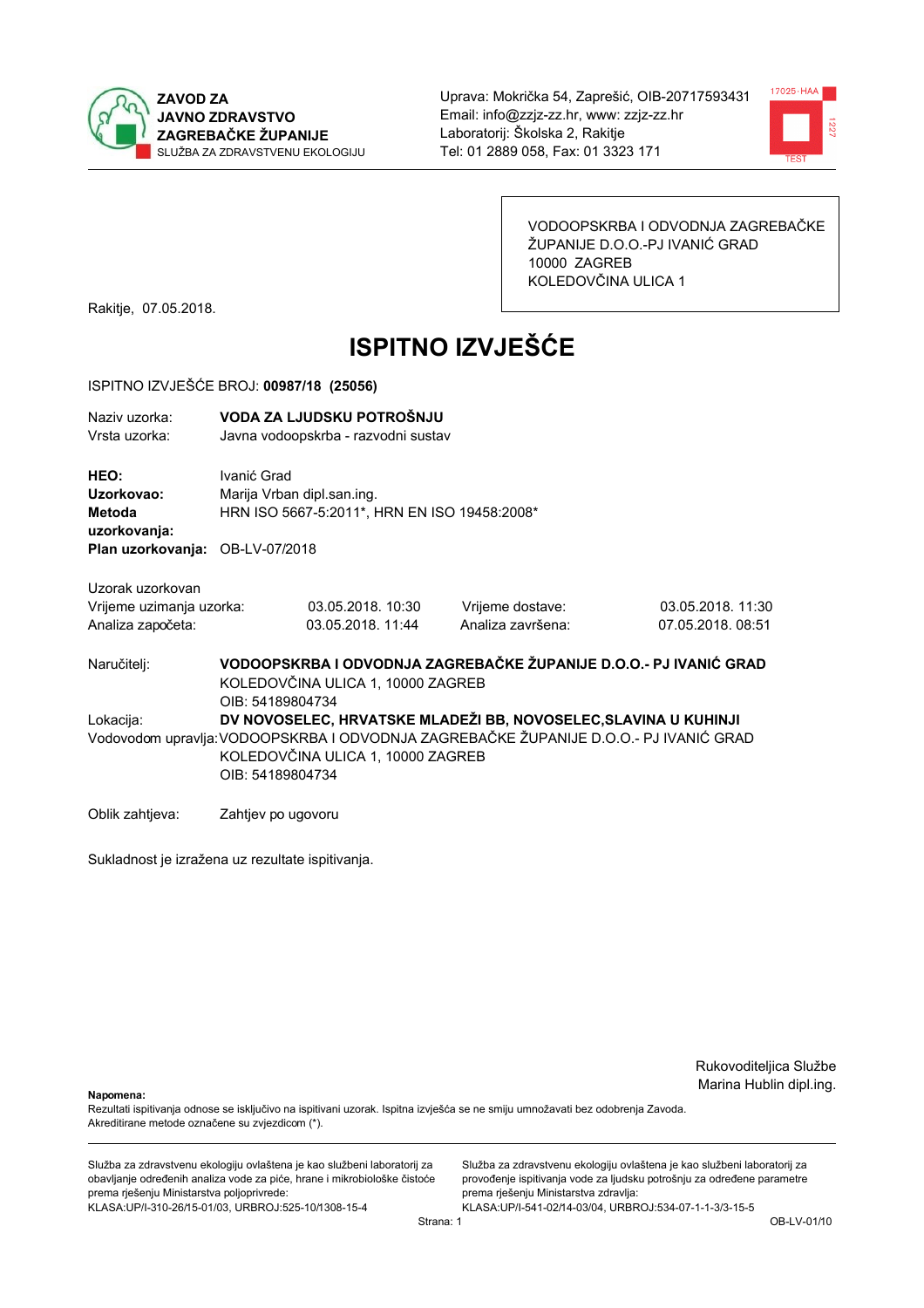## **REZULTATI ISPITIVANJA:**

Ispitno izviešće rezultat je elektroničke obrade podataka te je punovažeće bez žiga i potpisa

| Pokazatelj                | <b>Metoda</b>                           | <b>MJ</b>                        | <b>Rezultatt</b> | <b>MDK**</b>  | <b>Sukladno</b> |
|---------------------------|-----------------------------------------|----------------------------------|------------------|---------------|-----------------|
| Temperatura               | Standard Methods 21st Ed.<br>2005.2550B | $^{\circ}$ C                     | 16,6             | 25            | DA              |
| Slobodni rezidualni klor  | HRN EN ISO 7393-2:2001                  | $mg/L$ Cl <sub>2</sub>           | 0,12             | 0,5           | DA              |
| Boja                      | HRN EN ISO 7887:2012                    | mg/L Pt/Co skale                 | < 5              | 20            | DA              |
| Mutnoća                   | HRN EN ISO 7027-1:2016*                 | NTU jedinica                     | 0,35             | 4             | DA              |
| <b>Miris</b>              | HRN EN 1622:2008                        |                                  | DA               |               |                 |
| Okus                      | HRN EN 1622:2008                        |                                  | DA               |               |                 |
| pH                        | HRN EN ISO 10523:2012*                  | pH jedinica                      | 7,6              | $6, 5 - 9, 5$ | DA              |
| Temp.pri određivanju pH   |                                         | $^{\circ}$ C                     | 19,6             |               |                 |
| Elektrovodljivost         | HRN EN 27888:2008*                      | $\mu$ Scm <sup>-1</sup> pri 20°C | 438              | 2.500         | DA              |
| Utrošak KMnO <sub>4</sub> | HRN EN ISO 8467:2001                    | mg/L $O_2$                       | 0,8              | 5             | DA              |
| Kloridi                   | HRN EN ISO 10304-1:2009*                | mg/L CI                          | 9,1              | 250           | DA              |
| Nitriti                   | HRN EN ISO 10304-1:2009*                | mg/L (NO <sub>2</sub> )          | < 0.030          | 0,5           | DA              |
| Nitrati                   | HRN EN ISO 10304-1:2009*                | mg/L $(NO3)$<br>50<br>6,6        |                  |               | DA              |
| Amonij                    | HRN ISO 7150-1:1998*                    | mg/L (NH                         | < 0.05           | 0,5           | DA              |

trezultat izražen kao manje od (<) odnosi se na granicu kvantifikacije

\*\*maksimalno dozvoljena koncentracija

Prema ispitanim parametrima uzorak vode JE SUKLADAN zahtjevima članka 5. Zakona o vodi za ljudsku potrošnju (NN 56/2013, 64/2015, 104/2017) i priloga I Pravilnika o parametrima sukladnosti, metodama analize, monitoringu i planovima sigurnosti vode za ljudsku potrošnju te načinu vođenja registra pravnih osoba koje obavljaju djelatnost javne vodoopskrbe (NN 125/2017).

> Voditeljica Odsjeka Nikolina Ciban dipl.ing.

## Odsjek za mikrobiološka ispitivanja voda

### **REZULTATI ISPITIVANJA:**

Ispitno izvješće rezultat je elektroničke obrade podataka te je punovažeće bez žiga i potpisa

| Pokazatelj             | <b>Metoda</b>           | <b>MJ</b>   | <b>Rezultat</b> | MDK** | <b>Sukladno</b> |
|------------------------|-------------------------|-------------|-----------------|-------|-----------------|
| Ukupni koliformi       | HRN EN ISO 9308-1:2014* | broj/100 mL |                 | 0     | DA              |
| Escherichia coli       | HRN EN ISO 9308-1:2014* | broj/100 mL |                 | 0     | DA              |
| Enterokoki             | HRN EN ISO 7899-2:2000* | broj/100 mL |                 | 0     | DA              |
| Pseudomonas aeruginosa | HRN EN ISO 16266:2008*  | broj/100 mL |                 | 0     | DA              |
| Aerobne bakt -36°C/48h | HRN EN ISO 6222:2000*   | broj/1 mL   |                 | 100   | DA              |
| Aerobne bakt -22°C/72h | HRN EN ISO 6222:2000*   | broj/1 mL   |                 | 100   | DA              |

\*\*maksimalno dozvoljena koncentracija

Prema ispitanim parametrima uzorak vode JE SUKLADAN zahtjevima članka 5. Zakona o vodi za ljudsku potrošnju (NN 56/2013, 64/2015, 104/2017) i priloga I Pravilnika o parametrima sukladnosti, metodama analize, monitoringu i planovima sigurnosti vode za ljudsku potrošnju te načinu vođenja registra pravnih osoba koje obavljaju djelatnost javne vodoopskrbe (NN 125/2017).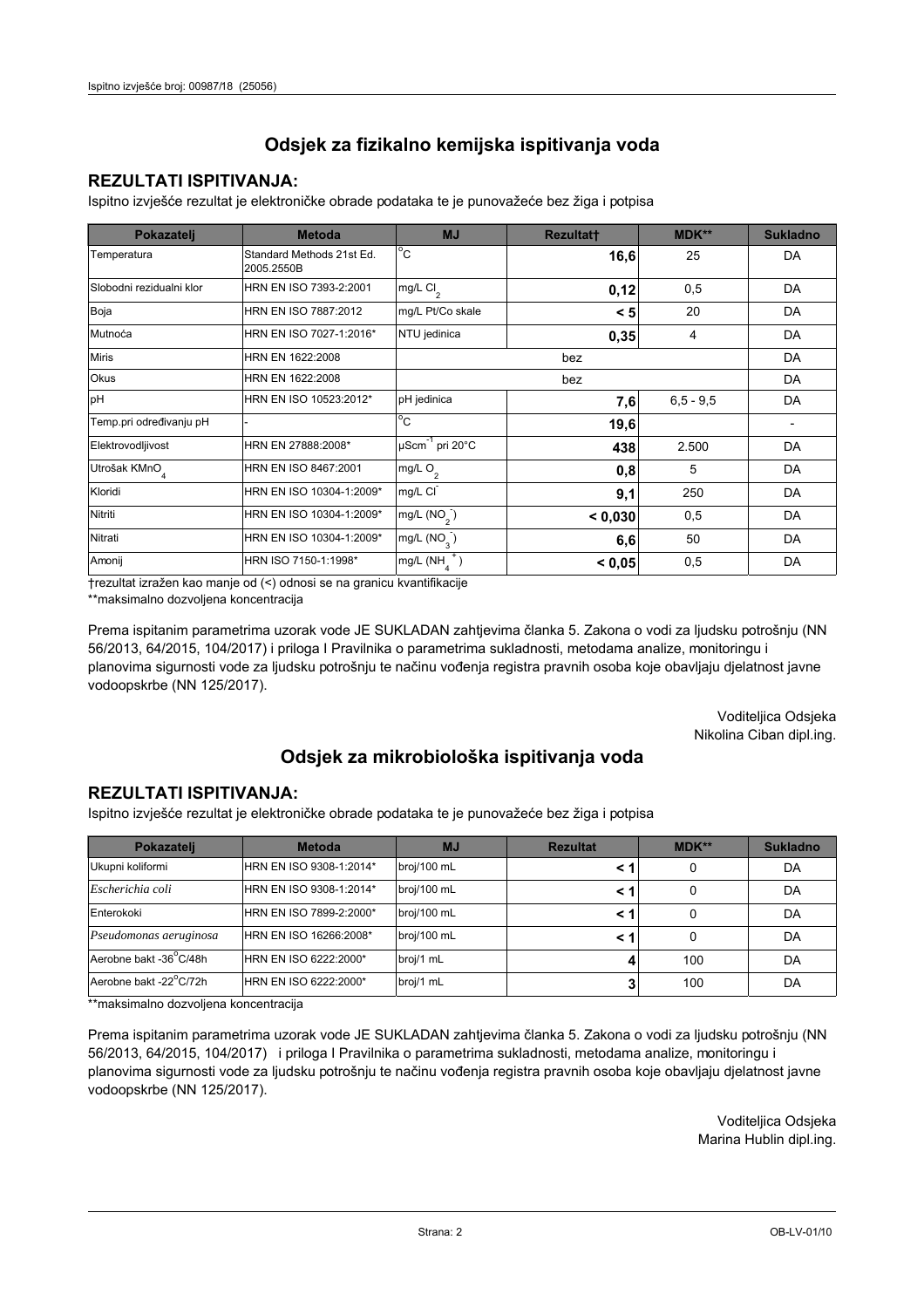



VODOOPSKRBA I ODVODNJA ZAGREBAČKE ŽUPANIJE D.O.O.-PJ IVANIĆ GRAD 10000 ZAGREB KOLEDOVČINA ULICA 1

Rakitje, 10.05.2018.

# **ISPITNO IZVJEŠĆE**

#### ISPITNO IZVJEŠĆE BROJ: 00986/18 (25055)

| Naziv uzorka:<br>Vrsta uzorka:                                                  |                                                                                                                                                | VODA ZA LJUDSKU POTROŠNJU<br>Javna vodoopskrba - razvodni sustav           |                                                                   |                                        |  |
|---------------------------------------------------------------------------------|------------------------------------------------------------------------------------------------------------------------------------------------|----------------------------------------------------------------------------|-------------------------------------------------------------------|----------------------------------------|--|
| HEO:<br>Uzorkovao:<br>Metoda<br>uzorkovanja:<br>Plan uzorkovanja: OB-LV-07/2018 | Ivanić Grad                                                                                                                                    | Marija Vrban dipl.san.ing.<br>HRN ISO 5667-5:2011*, HRN EN ISO 19458:2008* |                                                                   |                                        |  |
|                                                                                 |                                                                                                                                                |                                                                            |                                                                   |                                        |  |
| Uzorak uzorkovan<br>Vrijeme uzimanja uzorka:<br>Analiza započeta:               |                                                                                                                                                | 03.05.2018. 10:10<br>03.05.2018. 11:43                                     | Vrijeme dostave:<br>Analiza završena:                             | 03.05.2018. 11:30<br>10.05.2018. 09:23 |  |
| Naručitelj:                                                                     | OIB: 54189804734                                                                                                                               | KOLEDOVČINA ULICA 1, 10000 ZAGREB                                          | VODOOPSKRBA I ODVODNJA ZAGREBAČKE ŽUPANIJE D.O.O.- PJ IVANIĆ GRAD |                                        |  |
| Lokacija:                                                                       |                                                                                                                                                |                                                                            | OŠ MILKE TRNINE, ŠKOLSKA 10, KRIŽ, SLAVINA U HODNIKU              |                                        |  |
|                                                                                 | Vodovodom upravlja: VODOOPSKRBA I ODVODNJA ZAGREBAČKE ŽUPANIJE D.O.O.- PJ IVANIĆ GRAD<br>KOLEDOVČINA ULICA 1, 10000 ZAGREB<br>OIB: 54189804734 |                                                                            |                                                                   |                                        |  |
| Oblik zahtjeva:                                                                 | Zahtjev po ugovoru                                                                                                                             |                                                                            |                                                                   |                                        |  |

Sukladnost je izražena uz rezultate ispitivanja.

Rukovoditeljica Službe Marina Hublin dipl.ing.

Napomena:

Rezultati ispitivanja odnose se isključivo na ispitivani uzorak. Ispitna izvješća se ne smiju umnožavati bez odobrenja Zavoda. Akreditirane metode označene su zvjezdicom (\*).

Služba za zdravstvenu ekologiju ovlaštena je kao službeni laboratorij za obavljanje određenih analiza vode za piće, hrane i mikrobiološke čistoće prema rješenju Ministarstva poljoprivrede: KLASA.UP/I-310-26/15-01/03, URBROJ:525-10/1308-15-4

Služba za zdravstvenu ekologiju ovlaštena je kao službeni laboratorij za provođenje ispitivanja vode za ljudsku potrošnju za određene parametre prema rješenju Ministarstva zdravlja: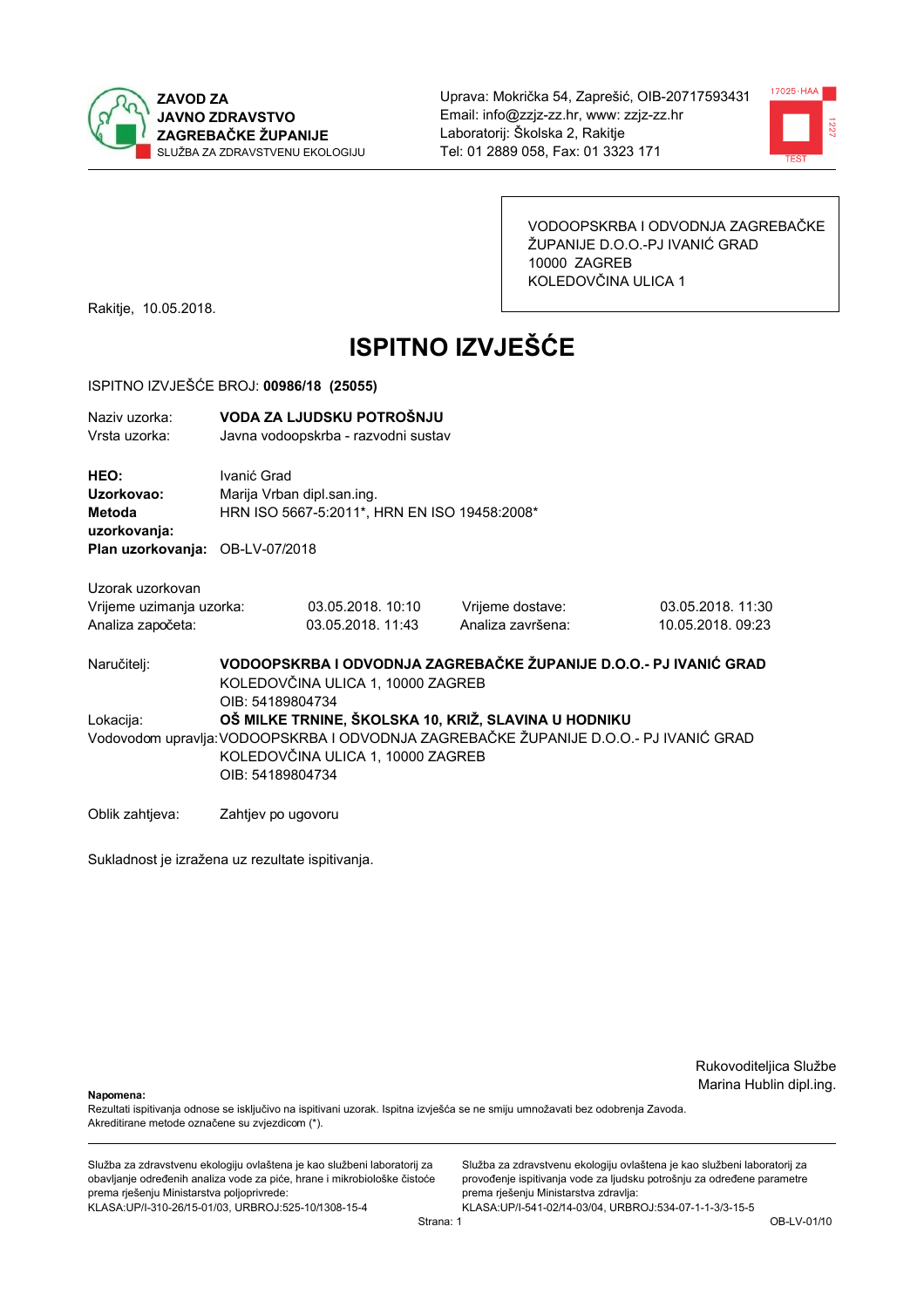## **REZULTATI ISPITIVANJA:**

Ispitno izviešće rezultat je elektroničke obrade podataka te je punovažeće bez žiga i potpisa

| Pokazatelj                | <b>Metoda</b>                           | <b>MJ</b>                            | <b>Rezultatt</b> | <b>MDK**</b> | <b>Sukladno</b> |
|---------------------------|-----------------------------------------|--------------------------------------|------------------|--------------|-----------------|
| Temperatura               | Standard Methods 21st Ed.<br>2005.2550B | $^{\circ}$ C                         | 14,2             | 25           | DA              |
| Slobodni rezidualni klor  | HRN EN ISO 7393-2:2001                  | $mg/L$ Cl <sub>2</sub>               | 0,12             | 0,5          | <b>DA</b>       |
| Boja                      | HRN EN ISO 7887:2012                    | mg/L Pt/Co skale                     | < 5              | 20           | DA              |
| Mutnoća                   | HRN EN ISO 7027-1:2016*                 | NTU jedinica                         | 0,34             | 4            | DA              |
| <b>Miris</b>              | HRN EN 1622:2008                        |                                      | DA               |              |                 |
| <b>Okus</b>               | HRN EN 1622:2008                        |                                      | DA               |              |                 |
| pH                        | HRN EN ISO 10523:2012*                  | pH jedinica                          | 7,6              | $6.5 - 9.5$  | <b>DA</b>       |
| Temp.pri određivanju pH   |                                         | $^{\circ}$ C                         | 18,8             |              |                 |
| Elektrovodljivost         | HRN EN 27888:2008*                      | µScm <sup>-1</sup> pri 20°C          | 426              | 2.500        | DA              |
| Utrošak KMnO <sub>4</sub> | HRN EN ISO 8467:2001                    | mg/L $O2$                            | 1,0              | 5            | DA              |
| Kloridi                   | HRN EN ISO 10304-1:2009*                | mg/L CI                              | 9,1              | 250          | DA              |
| Nitriti                   | HRN EN ISO 10304-1:2009*                | mg/L $(NO2)$                         | < 0,030          | 0,5          | <b>DA</b>       |
| Nitrati                   | HRN EN ISO 10304-1:2009*                | mg/L (NO <sub>3</sub> )<br>50<br>6,5 |                  |              | DA              |
| Amonij                    | HRN ISO 7150-1:1998*                    | mg/L (NH                             | < 0.05           | 0,5          | DA              |

trezultat izražen kao manje od (<) odnosi se na granicu kvantifikacije

\*\*maksimalno dozvoljena koncentracija

Prema ispitanim parametrima uzorak vode JE SUKLADAN zahtjevima članka 5. Zakona o vodi za ljudsku potrošnju (NN 56/2013, 64/2015, 104/2017) i priloga I Pravilnika o parametrima sukladnosti, metodama analize, monitoringu i planovima sigurnosti vode za ljudsku potrošnju te načinu vođenja registra pravnih osoba koje obavljaju djelatnost javne vodoopskrbe (NN 125/2017).

> Voditeljica Odsjeka Nikolina Ciban dipl.ing.

## Odsjek za mikrobiološka ispitivanja voda

### **REZULTATI ISPITIVANJA:**

Ispitno izvješće rezultat je elektroničke obrade podataka te je punovažeće bez žiga i potpisa

| Pokazatelj             | <b>Metoda</b>           | <b>MJ</b>   | <b>Rezultat</b> | MDK** | <b>Sukladno</b> |
|------------------------|-------------------------|-------------|-----------------|-------|-----------------|
| Ukupni koliformi       | HRN EN ISO 9308-1:2014* | broj/100 mL |                 | 0     | DA              |
| Escherichia coli       | HRN EN ISO 9308-1:2014* | broj/100 mL |                 | 0     | DA              |
| Enterokoki             | HRN EN ISO 7899-2:2000* | broj/100 mL |                 | 0     | DA              |
| Pseudomonas aeruginosa | HRN EN ISO 16266:2008*  | broj/100 mL |                 | 0     | DA              |
| Aerobne bakt -36°C/48h | HRN EN ISO 6222:2000*   | broj/1 mL   |                 | 100   | DA              |
| Aerobne bakt -22°C/72h | HRN EN ISO 6222:2000*   | broj/1 mL   |                 | 100   | DA              |

\*\*maksimalno dozvoljena koncentracija

Prema ispitanim parametrima uzorak vode JE SUKLADAN zahtjevima članka 5. Zakona o vodi za ljudsku potrošnju (NN 56/2013, 64/2015, 104/2017) i priloga I Pravilnika o parametrima sukladnosti, metodama analize, monitoringu i planovima sigurnosti vode za ljudsku potrošnju te načinu vođenja registra pravnih osoba koje obavljaju djelatnost javne vodoopskrbe (NN 125/2017).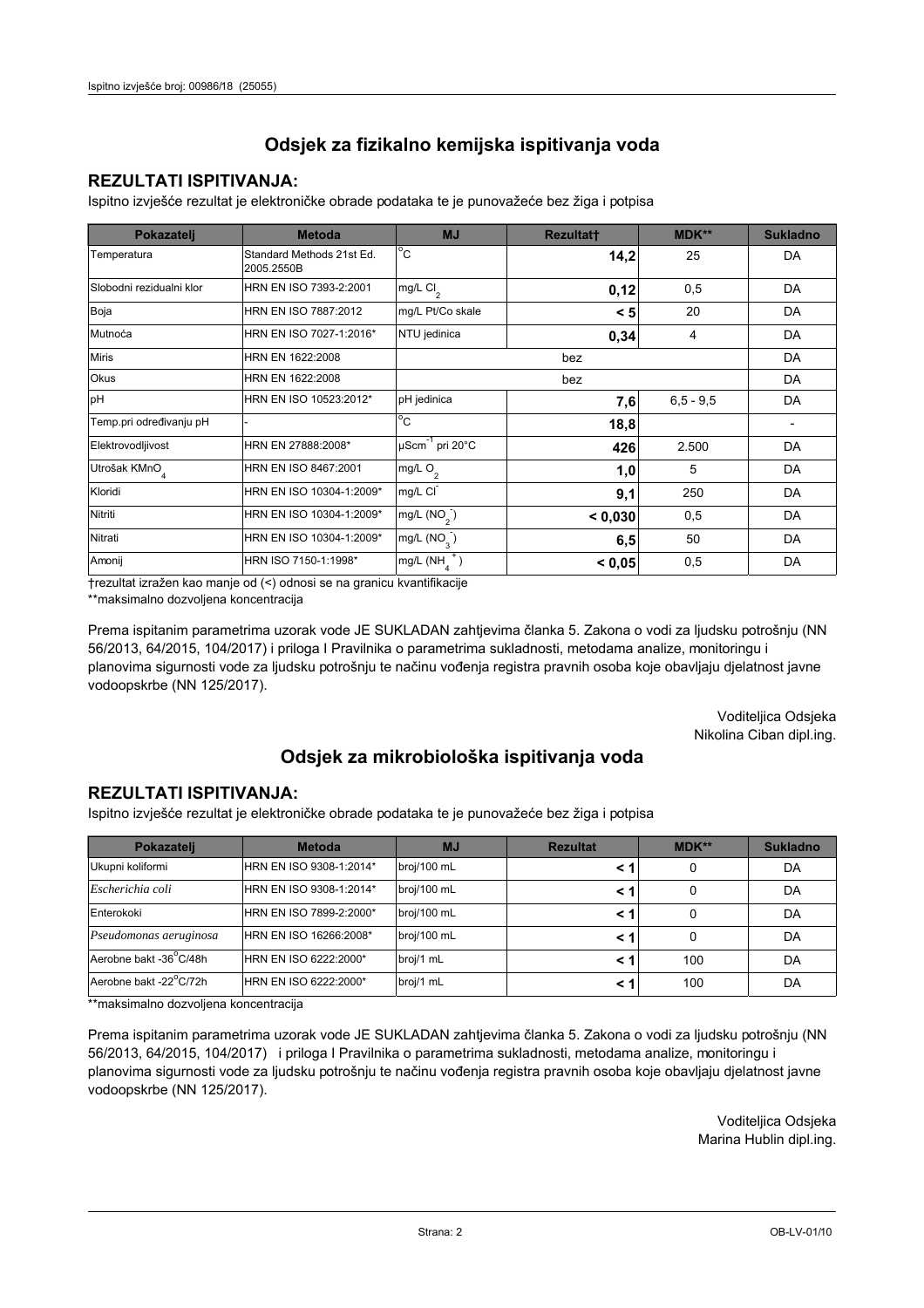



VODOOPSKRBA I ODVODNJA ZAGREBAČKE ŽUPANIJE D.O.O.-PJ IVANIĆ GRAD 10000 ZAGREB KOLEDOVČINA ULICA 1

Rakitje, 10.05.2018.

# **ISPITNO IZVJEŠĆE**

#### ISPITNO IZVJEŠĆE BROJ: 00985/18 (25054)

| Naziy uzorka:<br>Vrsta uzorka:                                                  |                                                                                                                                                                                                                        | VODA ZA LJUDSKU POTROŠNJU<br>Javna vodoopskrba - razvodni sustav           |                                                                   |                                       |  |
|---------------------------------------------------------------------------------|------------------------------------------------------------------------------------------------------------------------------------------------------------------------------------------------------------------------|----------------------------------------------------------------------------|-------------------------------------------------------------------|---------------------------------------|--|
| HEO:<br>Uzorkovao:<br>Metoda<br>uzorkovanja:<br>Plan uzorkovanja: OB-LV-07/2018 | Ivanić Grad                                                                                                                                                                                                            | Marija Vrban dipl.san.ing.<br>HRN ISO 5667-5:2011*, HRN EN ISO 19458:2008* |                                                                   |                                       |  |
| Uzorak uzorkovan<br>Vrijeme uzimanja uzorka:<br>Analiza započeta:               |                                                                                                                                                                                                                        | 03.05.2018.09:50<br>03.05.2018. 11:42                                      | Vrijeme dostave:<br>Analiza završena:                             | 03.05.2018. 11:30<br>10.05.2018.09:23 |  |
| Naručitelj:                                                                     | OIB: 54189804734                                                                                                                                                                                                       | KOLEDOVČINA ULICA 1, 10000 ZAGREB                                          | VODOOPSKRBA I ODVODNJA ZAGREBAČKE ŽUPANIJE D.O.O.- PJ IVANIĆ GRAD |                                       |  |
| Lokacija:                                                                       | OŠ JOSIPA BADALIĆA, ZAGREBAČKA 11, IVANIČKO GRABERJE, SLAVINA U WC-U<br>Vodovodom upravlja: VODOOPSKRBA I ODVODNJA ZAGREBAČKE ŽUPANIJE D.O.O.- PJ IVANIĆ GRAD<br>KOLEDOVČINA ULICA 1, 10000 ZAGREB<br>OIB: 54189804734 |                                                                            |                                                                   |                                       |  |
| Oblik zahtjeva:                                                                 | Zahtjev po ugovoru                                                                                                                                                                                                     |                                                                            |                                                                   |                                       |  |

Sukladnost je izražena uz rezultate ispitivanja.

Rukovoditeljica Službe Marina Hublin dipl.ing.

Napomena:

Rezultati ispitivanja odnose se isključivo na ispitivani uzorak. Ispitna izvješća se ne smiju umnožavati bez odobrenja Zavoda. Akreditirane metode označene su zvjezdicom (\*).

Služba za zdravstvenu ekologiju ovlaštena je kao službeni laboratorij za obavljanje određenih analiza vode za piće, hrane i mikrobiološke čistoće prema rješenju Ministarstva poljoprivrede: KLASA.UP/I-310-26/15-01/03, URBROJ:525-10/1308-15-4

Služba za zdravstvenu ekologiju ovlaštena je kao službeni laboratorij za provođenje ispitivanja vode za ljudsku potrošnju za određene parametre prema rješenju Ministarstva zdravlja: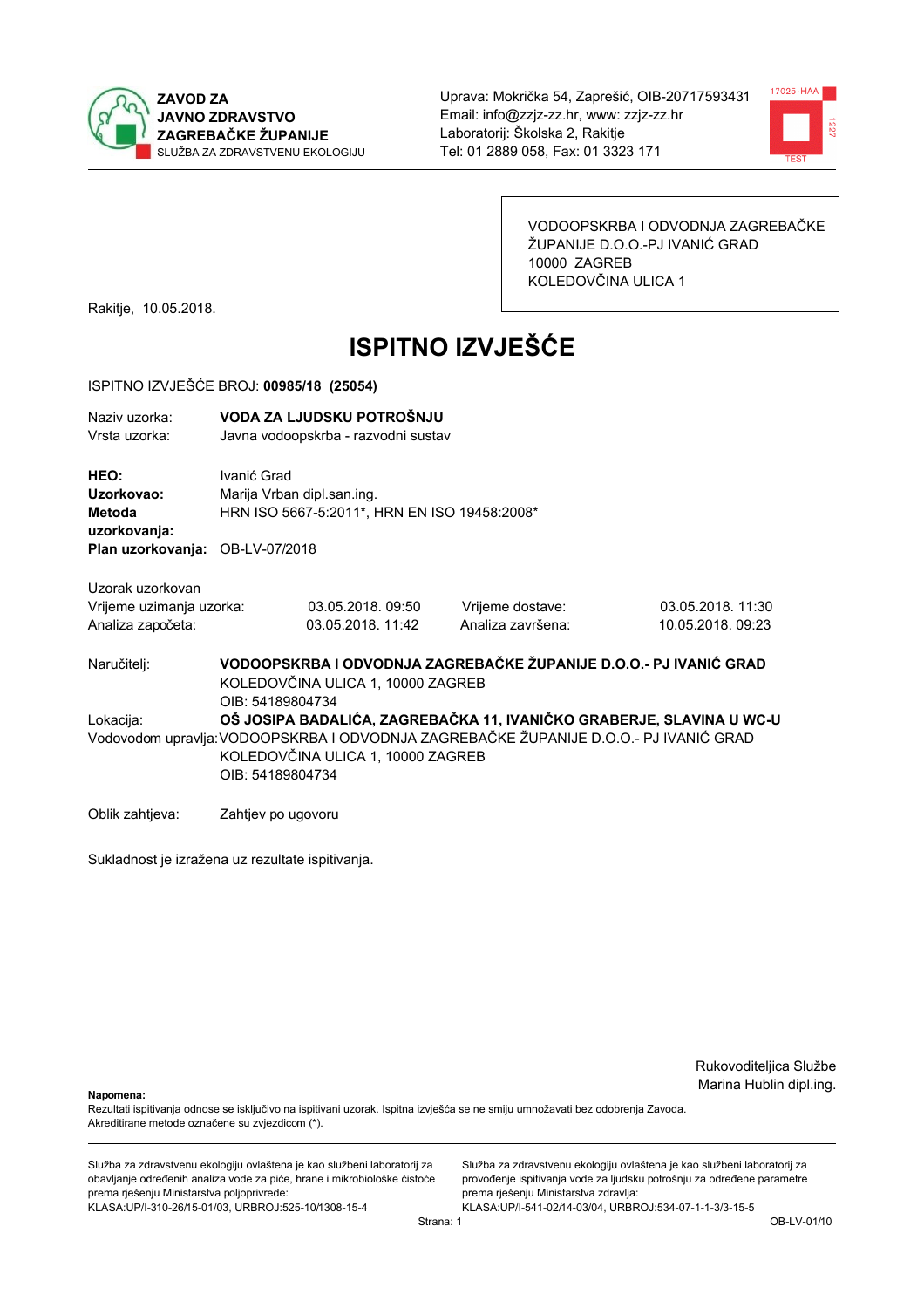## **REZULTATI ISPITIVANJA:**

Ispitno izviešće rezultat je elektroničke obrade podataka te je punovažeće bez žiga i potpisa

| Pokazatelj                | <b>Metoda</b>                           | <b>MJ</b>                            | <b>Rezultatt</b> | <b>MDK**</b>  | <b>Sukladno</b> |
|---------------------------|-----------------------------------------|--------------------------------------|------------------|---------------|-----------------|
| Temperatura               | Standard Methods 21st Ed.<br>2005.2550B | $^{\circ}$ C                         | 14               | 25            | DA              |
| Slobodni rezidualni klor  | HRN EN ISO 7393-2:2001                  | $mg/L$ Cl <sub>2</sub>               | 0,12             | 0,5           | DA              |
| Boja                      | HRN EN ISO 7887:2012                    | mg/L Pt/Co skale                     | < 5              | 20            | DA              |
| Mutnoća                   | HRN EN ISO 7027-1:2016*                 | NTU jedinica                         | 0,33             | 4             | DA              |
| <b>Miris</b>              | HRN EN 1622:2008                        |                                      | DA               |               |                 |
| Okus                      | HRN EN 1622:2008                        |                                      | DA               |               |                 |
| pH                        | HRN EN ISO 10523:2012*                  | pH jedinica                          | 7,5              | $6, 5 - 9, 5$ | DA              |
| Temp.pri određivanju pH   |                                         | $^{\circ}$ C                         | 18,8             |               |                 |
| Elektrovodljivost         | HRN EN 27888:2008*                      | µScm <sup>-1</sup> pri 20°C          | 418              | 2.500         | DA              |
| Utrošak KMnO <sub>4</sub> | HRN EN ISO 8467:2001                    | mg/L O <sub>2</sub>                  | 0,8              | 5             | DA              |
| Kloridi                   | HRN EN ISO 10304-1:2009*                | mg/L CI                              | 8,9              | 250           | DA              |
| Nitriti                   | HRN EN ISO 10304-1:2009*                | mg/L $(NO2)$                         | < 0,030          | 0,5           | DA              |
| Nitrati                   | HRN EN ISO 10304-1:2009*                | mg/L (NO <sub>3</sub> )<br>50<br>6,4 |                  |               | DA              |
| Amonij                    | HRN ISO 7150-1:1998*                    | mg/L (NH                             | < 0.05           | 0,5           | DA              |

trezultat izražen kao manje od (<) odnosi se na granicu kvantifikacije

\*\*maksimalno dozvoljena koncentracija

Prema ispitanim parametrima uzorak vode JE SUKLADAN zahtjevima članka 5. Zakona o vodi za ljudsku potrošnju (NN 56/2013, 64/2015, 104/2017) i priloga I Pravilnika o parametrima sukladnosti, metodama analize, monitoringu i planovima sigurnosti vode za ljudsku potrošnju te načinu vođenja registra pravnih osoba koje obavljaju djelatnost javne vodoopskrbe (NN 125/2017).

> Voditeljica Odsjeka Nikolina Ciban dipl.ing.

## Odsjek za mikrobiološka ispitivanja voda

### **REZULTATI ISPITIVANJA:**

Ispitno izvješće rezultat je elektroničke obrade podataka te je punovažeće bez žiga i potpisa

| Pokazatelj             | <b>Metoda</b>           | <b>MJ</b>   | <b>Rezultat</b> | MDK** | <b>Sukladno</b> |
|------------------------|-------------------------|-------------|-----------------|-------|-----------------|
| Ukupni koliformi       | HRN EN ISO 9308-1:2014* | broj/100 mL |                 | 0     | DA              |
| Escherichia coli       | HRN EN ISO 9308-1:2014* | broj/100 mL |                 | 0     | DA              |
| Enterokoki             | HRN EN ISO 7899-2:2000* | broj/100 mL |                 | 0     | DA              |
| Pseudomonas aeruginosa | HRN EN ISO 16266:2008*  | broj/100 mL |                 | 0     | DA              |
| Aerobne bakt -36°C/48h | HRN EN ISO 6222:2000*   | broj/1 mL   |                 | 100   | DA              |
| Aerobne bakt -22°C/72h | HRN EN ISO 6222:2000*   | broj/1 mL   |                 | 100   | DA              |

\*\*maksimalno dozvoljena koncentracija

Prema ispitanim parametrima uzorak vode JE SUKLADAN zahtjevima članka 5. Zakona o vodi za ljudsku potrošnju (NN 56/2013, 64/2015, 104/2017) i priloga I Pravilnika o parametrima sukladnosti, metodama analize, monitoringu i planovima sigurnosti vode za ljudsku potrošnju te načinu vođenja registra pravnih osoba koje obavljaju djelatnost javne vodoopskrbe (NN 125/2017).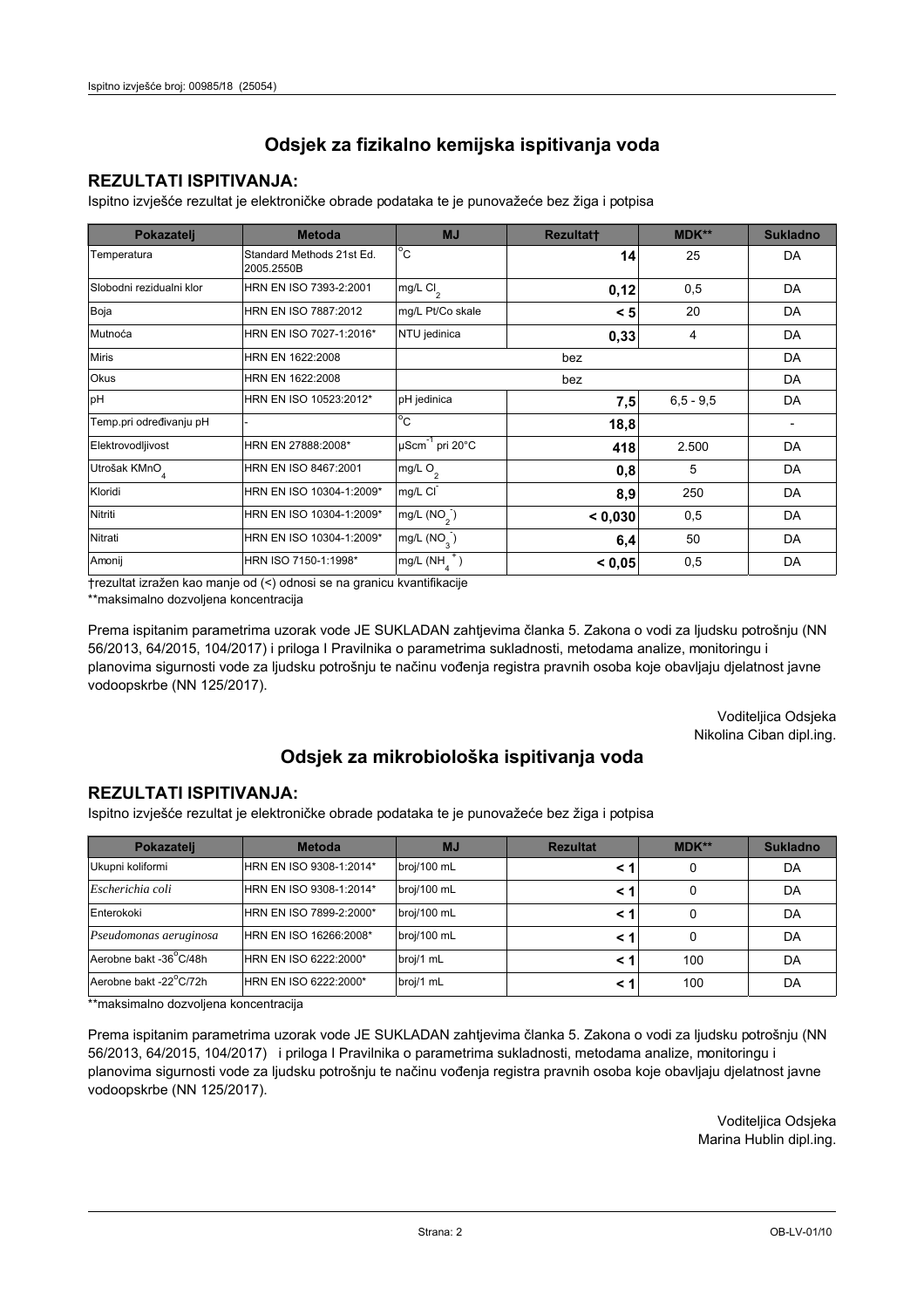



VODOOPSKRBA I ODVODNJA ZAGREBAČKE ŽUPANIJE D.O.O.-PJ IVANIĆ GRAD 10000 ZAGREB KOLEDOVČINA ULICA 1

Rakitje, 30.05.2018.

# **ISPITNO IZVJEŠĆE**

#### ISPITNO IZVJEŠĆE BROJ: 00984/18 (25053)

| Naziv uzorka:<br>Vrsta uzorka:                                                         |                                        | VODA ZA LJUDSKU POTROŠNJU - B PROŠIRENA<br>Javna vodoopskrba - spremnik                                                                                                                             |                                                                                      |                                        |  |  |  |
|----------------------------------------------------------------------------------------|----------------------------------------|-----------------------------------------------------------------------------------------------------------------------------------------------------------------------------------------------------|--------------------------------------------------------------------------------------|----------------------------------------|--|--|--|
| <b>HEO:</b><br>Uzorkovao:<br>Metoda<br>uzorkovanja:<br>Plan uzorkovanja: OB-LV-07/2018 | Ivanić Grad                            | Marija Vrban dipl.san.ing.<br>HRN ISO 5667-5:2011*, HRN EN ISO 19458:2008*                                                                                                                          |                                                                                      |                                        |  |  |  |
| Uzorak uzorkovan<br>Vrijeme uzimanja uzorka:<br>Analiza započeta:                      |                                        | 03.05.2018.09:30<br>03.05.2018. 11:42                                                                                                                                                               | Vrijeme dostave:<br>Analiza završena:                                                | 03.05.2018. 11:30<br>29.05.2018. 14:49 |  |  |  |
| Naručitelj:<br>Lokacija:                                                               |                                        | VODOOPSKRBA I ODVODNJA ZAGREBAČKE ŽUPANIJE D.O.O.- PJ IVANIĆ GRAD<br>KOLEDOVČINA ULICA 1, 10000 ZAGREB<br>OIB: 54189804734<br>VODOVODNI ODVOJAK, REZERVOAR VODE SOBOČANI, KLOŠTAR IVANIĆ, SLAVINA U |                                                                                      |                                        |  |  |  |
|                                                                                        | <b>POSTROJENJU</b><br>OIB: 54189804734 | KOLEDOVČINA ULICA 1, 10000 ZAGREB                                                                                                                                                                   | Vodovodom upravlja:VODOOPSKRBA I ODVODNJA ZAGREBAČKE ŽUPANIJE D.O.O.- PJ IVANIĆ GRAD |                                        |  |  |  |

Oblik zahtieva: Zahtiev po ugovoru

Sukladnost je izražena uz rezultate ispitivanja.

Rukovoditeljica Službe Marina Hublin dipl.ing.

Napomena:

Rezultati ispitivanja odnose se isključivo na ispitivani uzorak. Ispitna izvješća se ne smiju umnožavati bez odobrenja Zavoda. Akreditirane metode označene su zvjezdicom (\*).

Služba za zdravstvenu ekologiju ovlaštena je kao službeni laboratorij za obavljanje određenih analiza vode za piće, hrane i mikrobiološke čistoće prema rješenju Ministarstva poljoprivrede: KLASA.UP/I-310-26/15-01/03, URBROJ:525-10/1308-15-4

Služba za zdravstvenu ekologiju ovlaštena je kao službeni laboratorij za provođenje ispitivanja vode za ljudsku potrošnju za određene parametre prema rješenju Ministarstva zdravlja: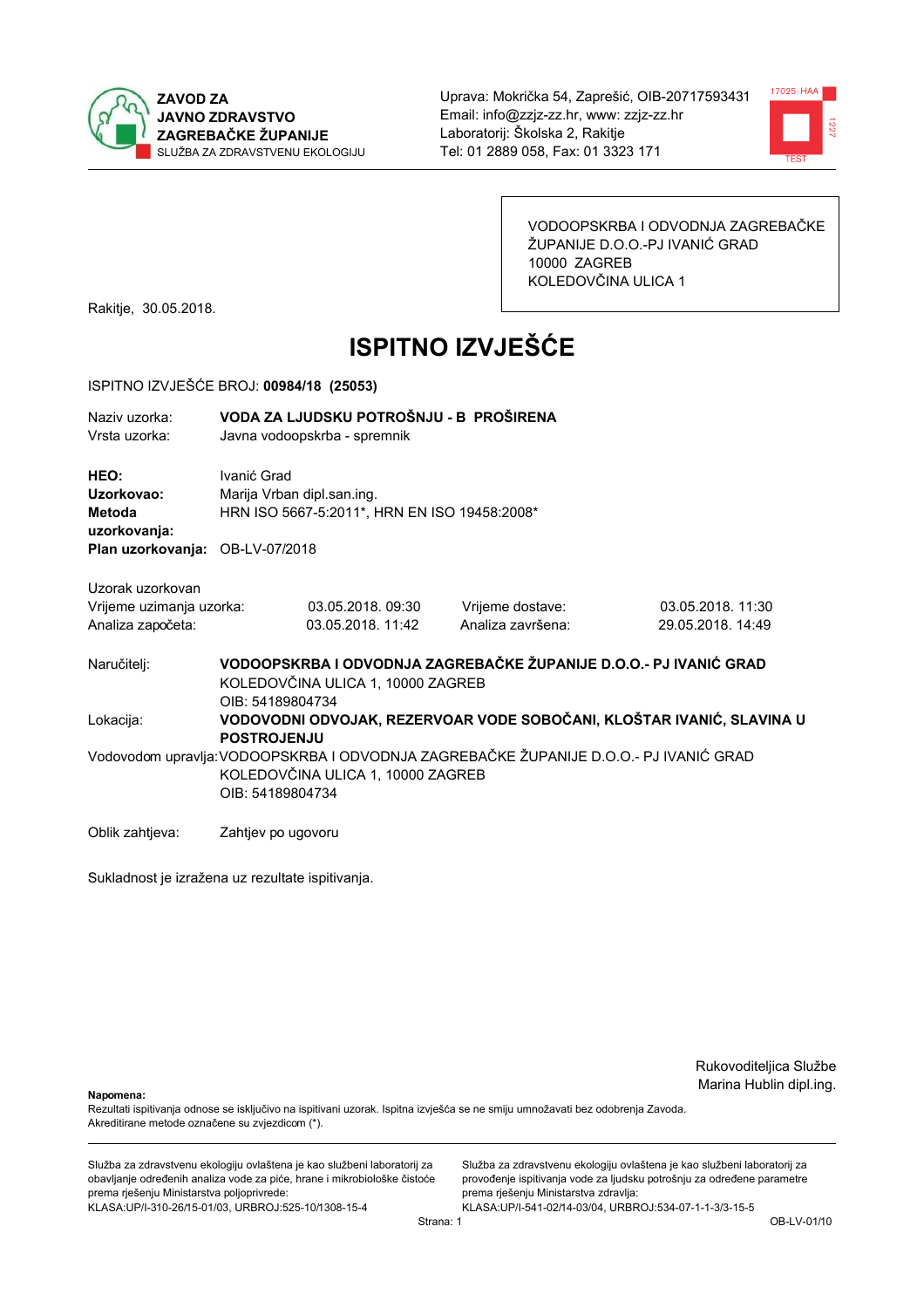### **REZULTATI ISPITIVANJA:**

Ispitno izvješće rezultat je elektroničke obrade podataka te je punovažeće bez žiga i potpisa

| Pokazatelj                                                                                                                                                 | <b>Metoda</b>                           | <b>MJ</b>                 | <b>Rezultatt</b> | MDK**       | <b>Sukladno</b>          |  |  |
|------------------------------------------------------------------------------------------------------------------------------------------------------------|-----------------------------------------|---------------------------|------------------|-------------|--------------------------|--|--|
| THM -ukupni                                                                                                                                                | HRN EN ISO 10301:2002                   | µg/L                      | 5,6              | 100         | DA                       |  |  |
| Kloroform                                                                                                                                                  | HRN EN ISO 10301:2002                   | µg/L                      | 0,5              |             | DA                       |  |  |
| Bromdiklormetan                                                                                                                                            | HRN EN ISO 10301:2002                   | $\mu q/L$                 | 1,8              |             | DA                       |  |  |
| Dibromklormetan                                                                                                                                            | HRN EN ISO 10301:2002                   | µg/L                      | 2,2              |             | DA                       |  |  |
| <b>Bromoform</b>                                                                                                                                           | HRN EN ISO 10301:2002                   | µg/L                      | 1,1              |             | DA                       |  |  |
| Fenoli                                                                                                                                                     | HRN ISO 6439:1998                       | µg/L                      | $\leq 1$         |             | DA                       |  |  |
| Olovo (Pb)                                                                                                                                                 | HRN EN ISO 11885:2010                   | µg/L                      | $\leq 3$         | 10          | DA                       |  |  |
| Analizu THM-ukupnih i pojedinačno, fenola i olova izvršio Hrvatski zavod za javno zdravstvo.<br>Ispitno izvješće br. 184230 pohranjeno je u arhivi Zavoda. |                                         |                           |                  |             |                          |  |  |
| Temperatura                                                                                                                                                | Standard Methods 21st Ed.<br>2005.2550B | $^{\circ}$ C              | 13,6             | 25          | DA                       |  |  |
| Slobodni rezidualni klor                                                                                                                                   | HRN EN ISO 7393-2:2001                  | mg/L $Cl_2$               | 0,14             | 0,5         | DA                       |  |  |
| Boja                                                                                                                                                       | HRN EN ISO 7887:2012                    | mg/L Pt/Co skale          | < 5              | 20          | DA                       |  |  |
| Mutnoća                                                                                                                                                    | HRN EN ISO 7027-1:2016*                 | NTU jedinica              | 0,31             | 4           | DA                       |  |  |
| <b>Miris</b>                                                                                                                                               | HRN EN 1622:2008                        |                           | bez              |             | DA                       |  |  |
| <b>Okus</b>                                                                                                                                                | HRN EN 1622:2008                        |                           | bez              |             | DA                       |  |  |
| pH                                                                                                                                                         | HRN EN ISO 10523:2012*                  | pH jedinica               | 7,6              | $6.5 - 9.5$ | DA                       |  |  |
| Temp.pri određivanju pH                                                                                                                                    |                                         | $^{\circ}$ C              | 19,1             |             | $\overline{\phantom{a}}$ |  |  |
| Elektrovodljivost                                                                                                                                          | HRN EN 27888:2008*                      | µScm-1 pri 20°C           | 409              | 2.500       | DA                       |  |  |
| Utrošak KMnO <sub>4</sub>                                                                                                                                  | HRN EN ISO 8467:2001                    | mg/L $O_2$                | 1,4              | 5           | DA                       |  |  |
| Kloridi                                                                                                                                                    | HRN EN ISO 10304-1:2009*                | mg/L CI                   | 8,8              | 250         | DA                       |  |  |
| Nitriti                                                                                                                                                    | HRN EN ISO 10304-1:2009*                | mg/L $(NO2)$              | < 0,030          | 0,5         | DA                       |  |  |
| Nitrati                                                                                                                                                    | HRN EN ISO 10304-1:2009*                | $mg/L$ (NO <sub>2</sub> ) | 6,4              | 50          | DA                       |  |  |
| Sulfati                                                                                                                                                    | HRN EN ISO 10304-1:2009*                | mg/L SO $_4^{2}$          | 16               | 250         | DA                       |  |  |
| Amonij                                                                                                                                                     | HRN ISO 7150-1:1998*                    | mg/L $(NH_4^+)$           | < 0.05           | 0,5         | DA                       |  |  |
| Željezo (Fe)                                                                                                                                               | Hach LCW 021                            | µg/L                      | < 5              | 200         | DA                       |  |  |
| Mangan (Mn)                                                                                                                                                | Hach LCW 532                            | µg/L                      | < 5              | 50          | DA                       |  |  |

trezultat izražen kao manje od (<) odnosi se na granicu kvantifikacije

\*\*maksimalno dozvoljena koncentracija

Prema ispitanim parametrima uzorak vode JE SUKLADAN zahtjevima članka 5. Zakona o vodi za ljudsku potrošnju (NN 56/2013, 64/2015, 104/2017) i priloga I Pravilnika o parametrima sukladnosti, metodama analize, monitoringu i planovima sigurnosti vode za ljudsku potrošnju te načinu vođenja registra pravnih osoba koje obavljaju djelatnost javne vodoopskrbe (NN 125/2017).

> Voditeljica Odsjeka Nikolina Ciban dipl.ing.

## Odsjek za mikrobiološka ispitivanja voda

## **REZULTATI ISPITIVANJA:**

Ispitno izvješće rezultat je elektroničke obrade podataka te je punovažeće bez žiga i potpisa

| Pokazateli                    | <b>Metoda</b>           | <b>MJ</b>   | <b>Rezultat</b> | MDK** | <b>Sukladno</b> |
|-------------------------------|-------------------------|-------------|-----------------|-------|-----------------|
| Ukupni koliformi              | HRN EN ISO 9308-1:2014* | broj/100 mL |                 |       | DA              |
| Escherichia coli              | HRN EN ISO 9308-1:2014* | broj/100 mL |                 |       | DA              |
| Enterokoki                    | HRN EN ISO 7899-2:2000* | broj/100 mL |                 |       | DA              |
| <i>Pseudomonas aeruginosa</i> | HRN EN ISO 16266:2008*  | broj/100 mL |                 |       | DA              |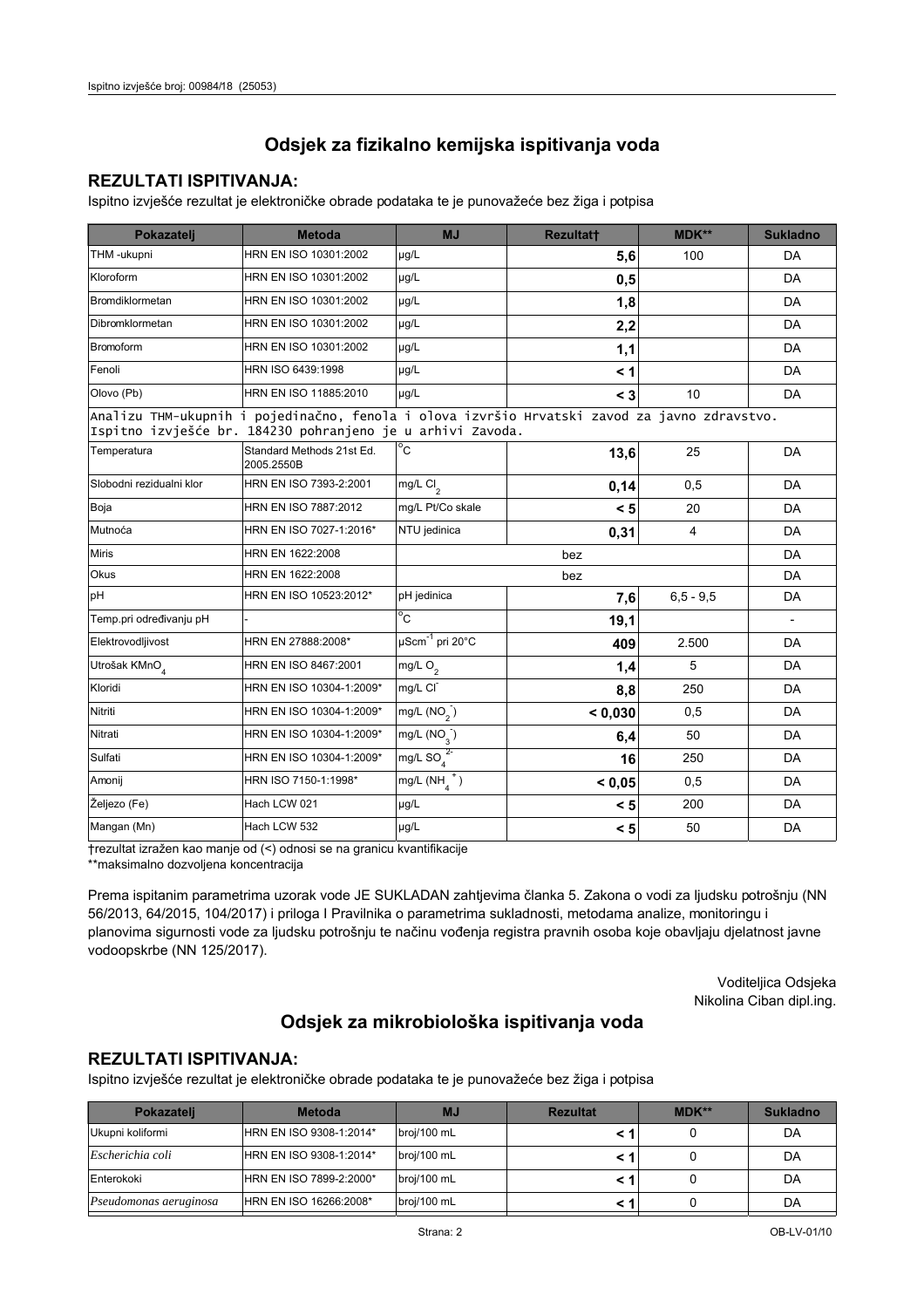| <b>Pokazateli</b>      | <b>Metoda</b>                | ΜJ        | <b>Rezultat</b> | <b>MDK**</b> | <b>Sukladno</b> |
|------------------------|------------------------------|-----------|-----------------|--------------|-----------------|
| Aerobne bakt -36 C/48h | <b>HRN EN ISO 6222:2000*</b> | broj/1 mL |                 | 100          | DA              |
| Aerobne bakt -22 C/72h | <b>HRN EN ISO 6222:2000*</b> | broj/1 mL |                 | 100          | DA              |

\*\*maksimalno dozvoljena koncentracija

Prema ispitanim parametrima uzorak vode JE SUKLADAN zahtjevima članka 5. Zakona o vodi za ljudsku potrošnju (NN 56/2013, 64/2015, 104/2017) i priloga I Pravilnika o parametrima sukladnosti, metodama analize, monitoringu i planovima sigurnosti vode za ljudsku potrošnju te načinu vođenja registra pravnih osoba koje obavljaju djelatnost javne vodoopskrbe (NN 125/2017).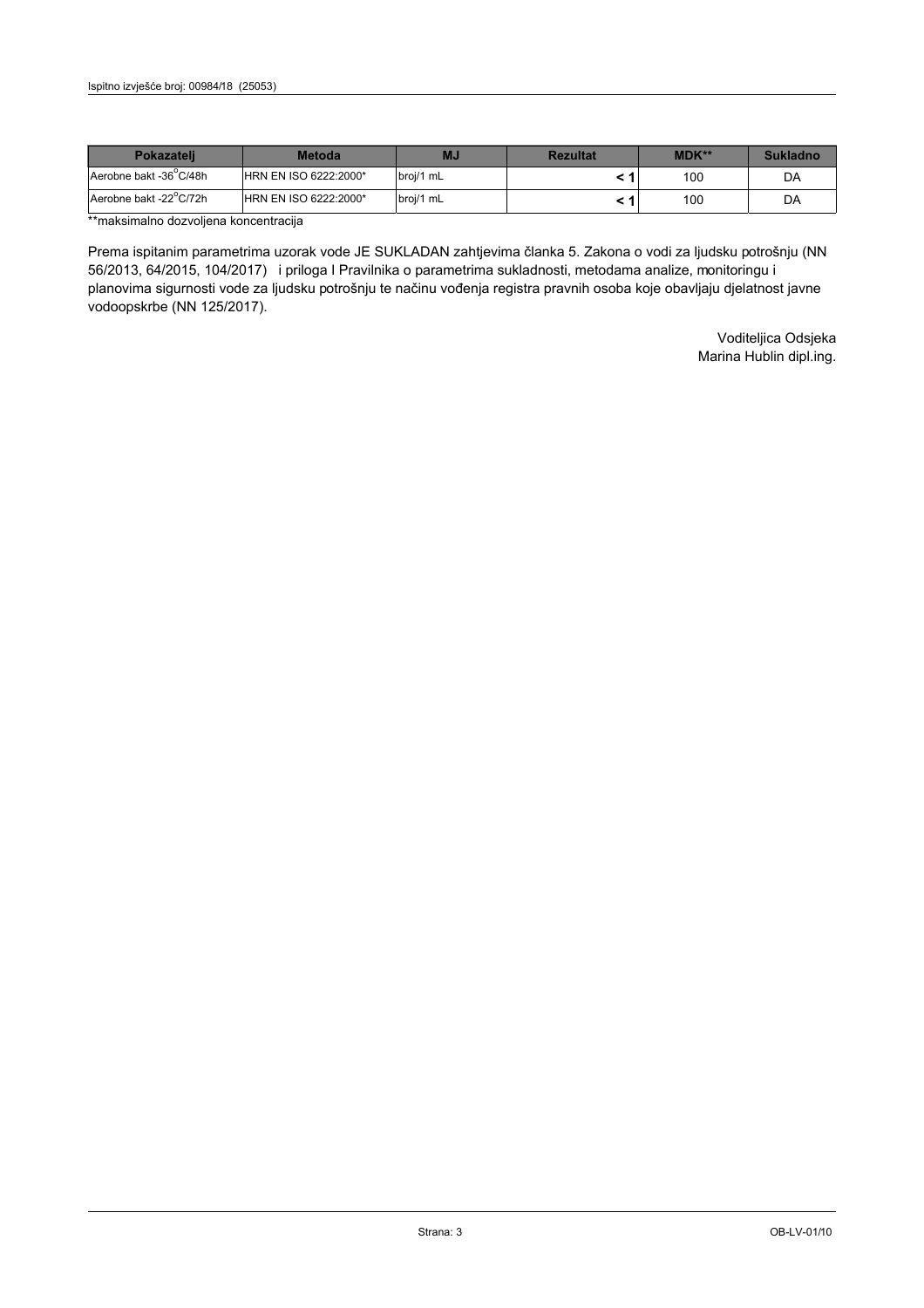



VODOOPSKRBA I ODVODNJA ZAGREBAČKE ŽUPANIJE D.O.O.-PJ IVANIĆ GRAD 10000 ZAGREB KOLEDOVČINA ULICA 1

Rakitje, 07.05.2018.

# **ISPITNO IZVJEŠĆE**

#### ISPITNO IZVJEŠĆE BROJ: 00983/18 (25052)

| Naziy uzorka:<br>Vrsta uzorka:                                                  | VODA ZA LJUDSKU POTROŠNJU<br>Javna vodoopskrba - razvodni sustav                                                                                                                                                 |                                       |                                       |                                       |  |  |
|---------------------------------------------------------------------------------|------------------------------------------------------------------------------------------------------------------------------------------------------------------------------------------------------------------|---------------------------------------|---------------------------------------|---------------------------------------|--|--|
| HEO:<br>Uzorkovao:<br>Metoda<br>uzorkovanja:<br>Plan uzorkovanja: OB-LV-07/2018 | Ivanić Grad<br>Marija Vrban dipl.san.ing.<br>HRN ISO 5667-5:2011*, HRN EN ISO 19458:2008*                                                                                                                        |                                       |                                       |                                       |  |  |
| Uzorak uzorkovan<br>Vrijeme uzimanja uzorka:<br>Analiza započeta:               |                                                                                                                                                                                                                  | 03.05.2018.09:10<br>03.05.2018. 11:40 | Vrijeme dostave:<br>Analiza završena: | 03.05.2018. 11:30<br>07.05.2018.08:49 |  |  |
| Naručitelj:                                                                     | VODOOPSKRBA I ODVODNJA ZAGREBAČKE ŽUPANIJE D.O.O.- PJ IVANIĆ GRAD<br>KOLEDOVČINA ULICA 1, 10000 ZAGREB<br>OIB: 54189804734                                                                                       |                                       |                                       |                                       |  |  |
| Lokacija:                                                                       | OŠ BRAĆE RADIĆA, ŠKOLSKA 20, KLOŠTAR IVANIĆ, SLAVINA U KUHINJI<br>Vodovodom upravlja: VODOOPSKRBA I ODVODNJA ZAGREBAČKE ŽUPANIJE D.O.O.- PJ IVANIĆ GRAD<br>KOLEDOVČINA ULICA 1, 10000 ZAGREB<br>OIB: 54189804734 |                                       |                                       |                                       |  |  |
| Oblik zahtjeva:                                                                 |                                                                                                                                                                                                                  | Zahtjev po ugovoru                    |                                       |                                       |  |  |

Sukladnost je izražena uz rezultate ispitivanja.

Rukovoditeljica Službe Marina Hublin dipl.ing.

Napomena:

Rezultati ispitivanja odnose se isključivo na ispitivani uzorak. Ispitna izvješća se ne smiju umnožavati bez odobrenja Zavoda. Akreditirane metode označene su zvjezdicom (\*).

Služba za zdravstvenu ekologiju ovlaštena je kao službeni laboratorij za obavljanje određenih analiza vode za piće, hrane i mikrobiološke čistoće prema rješenju Ministarstva poljoprivrede: KLASA.UP/I-310-26/15-01/03, URBROJ:525-10/1308-15-4

Služba za zdravstvenu ekologiju ovlaštena je kao službeni laboratorij za provođenje ispitivanja vode za ljudsku potrošnju za određene parametre prema rješenju Ministarstva zdravlja: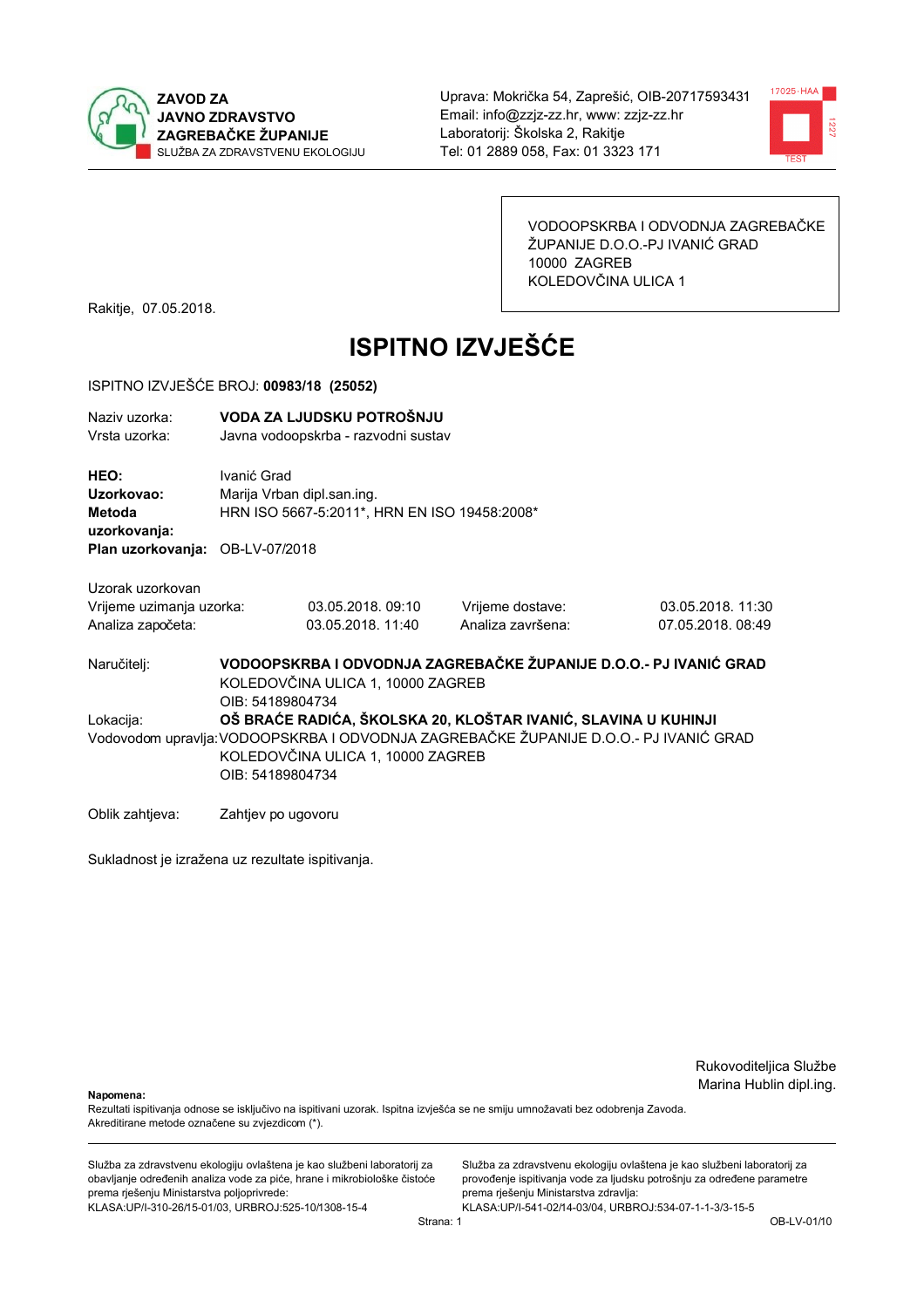## **REZULTATI ISPITIVANJA:**

Ispitno izviešće rezultat je elektroničke obrade podataka te je punovažeće bez žiga i potpisa

| Pokazatelj                | <b>Metoda</b>                           | <b>MJ</b>                                 | <b>Rezultatt</b> | <b>MDK**</b>  | <b>Sukladno</b> |
|---------------------------|-----------------------------------------|-------------------------------------------|------------------|---------------|-----------------|
| Temperatura               | Standard Methods 21st Ed.<br>2005.2550B | $^{\circ}$ C                              | 15,0             | 25            | DA              |
| Slobodni rezidualni klor  | HRN EN ISO 7393-2:2001                  | $mg/L$ Cl <sub>2</sub>                    | 0,09             | 0,5           | DA              |
| Boja                      | HRN EN ISO 7887:2012                    | mg/L Pt/Co skale                          | < 5              | 20            | DA              |
| Mutnoća                   | HRN EN ISO 7027-1:2016*                 | NTU jedinica                              | 0,32             | 4             | DA              |
| <b>Miris</b>              | HRN EN 1622:2008                        |                                           |                  | DA            |                 |
| Okus                      | HRN EN 1622:2008                        |                                           |                  | DA            |                 |
| pH                        | HRN EN ISO 10523:2012*                  | pH jedinica                               | 7,5              | $6, 5 - 9, 5$ | DA              |
| Temp.pri određivanju pH   |                                         | $^{\circ}$ C                              | 19,6             |               |                 |
| Elektrovodljivost         | HRN EN 27888:2008*                      | $\mu$ Scm <sup>-1</sup> pri 20°C          | 428              | 2.500         | DA              |
| Utrošak KMnO <sub>4</sub> | HRN EN ISO 8467:2001                    | mg/L $O_2$                                | 0,9              | 5             | DA              |
| Kloridi                   | HRN EN ISO 10304-1:2009*                | mg/L CI<br>250<br>8,8                     |                  |               | DA              |
| Nitriti                   | HRN EN ISO 10304-1:2009*                | mg/L (NO <sub>2</sub> )<br>< 0.030<br>0,5 |                  |               | DA              |
| Nitrati                   | HRN EN ISO 10304-1:2009*                | mg/L $(NO3)$                              | 50<br>6,4        |               | DA              |
| Amonij                    | HRN ISO 7150-1:1998*                    | mg/L (NH                                  | < 0.05           | 0,5           | DA              |

trezultat izražen kao manje od (<) odnosi se na granicu kvantifikacije

\*\*maksimalno dozvoljena koncentracija

Prema ispitanim parametrima uzorak vode JE SUKLADAN zahtjevima članka 5. Zakona o vodi za ljudsku potrošnju (NN 56/2013, 64/2015, 104/2017) i priloga I Pravilnika o parametrima sukladnosti, metodama analize, monitoringu i planovima sigurnosti vode za ljudsku potrošnju te načinu vođenja registra pravnih osoba koje obavljaju djelatnost javne vodoopskrbe (NN 125/2017).

> Voditeljica Odsjeka Nikolina Ciban dipl.ing.

## Odsjek za mikrobiološka ispitivanja voda

### **REZULTATI ISPITIVANJA:**

Ispitno izvješće rezultat je elektroničke obrade podataka te je punovažeće bez žiga i potpisa

| Pokazatelj             | <b>Metoda</b>           | <b>MJ</b>   | <b>Rezultat</b> | MDK** | <b>Sukladno</b> |
|------------------------|-------------------------|-------------|-----------------|-------|-----------------|
| Ukupni koliformi       | HRN EN ISO 9308-1:2014* | broj/100 mL |                 | 0     | DA              |
| Escherichia coli       | HRN EN ISO 9308-1:2014* | broj/100 mL |                 | 0     | DA              |
| Enterokoki             | HRN EN ISO 7899-2:2000* | broj/100 mL |                 | 0     | DA              |
| Pseudomonas aeruginosa | HRN EN ISO 16266:2008*  | broj/100 mL | < 1             | 0     | DA              |
| Aerobne bakt -36 C/48h | HRN EN ISO 6222:2000*   | broj/1 mL   |                 | 100   | DA              |
| Aerobne bakt -22°C/72h | HRN EN ISO 6222:2000*   | broj/1 mL   |                 | 100   | DA              |

\*\*maksimalno dozvoljena koncentracija

Prema ispitanim parametrima uzorak vode JE SUKLADAN zahtjevima članka 5. Zakona o vodi za ljudsku potrošnju (NN 56/2013, 64/2015, 104/2017) i priloga I Pravilnika o parametrima sukladnosti, metodama analize, monitoringu i planovima sigurnosti vode za ljudsku potrošnju te načinu vođenja registra pravnih osoba koje obavljaju djelatnost javne vodoopskrbe (NN 125/2017).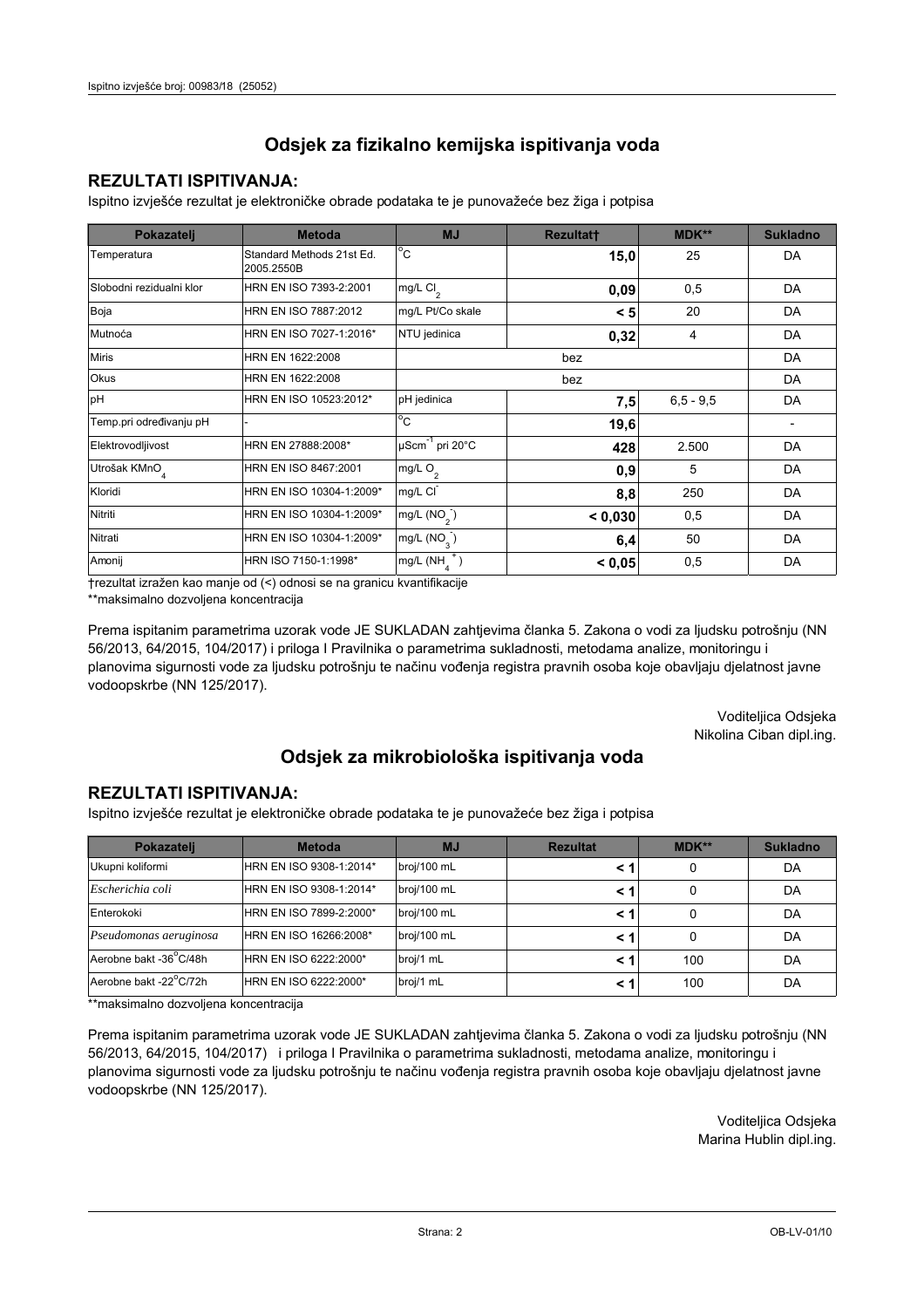



VODOOPSKRBA I ODVODNJA ZAGREBAČKE ŽUPANIJE D.O.O.-PJ IVANIĆ GRAD 10000 ZAGREB KOLEDOVČINA ULICA 1

Rakitje, 07.05.2018.

# **ISPITNO IZVJEŠĆE**

#### ISPITNO IZVJEŠĆE BROJ: 00982/18 (25051)

| Naziv uzorka:<br>Vrsta uzorka:                |                                                                                                                                                                                                                  | VODA ZA LJUDSKU POTROŠNJU<br>Javna vodoopskrba - razvodni sustav                                                           |                                       |                                       |  |  |  |
|-----------------------------------------------|------------------------------------------------------------------------------------------------------------------------------------------------------------------------------------------------------------------|----------------------------------------------------------------------------------------------------------------------------|---------------------------------------|---------------------------------------|--|--|--|
| HEO:<br>Uzorkovao:<br>Metoda<br>uzorkovanja:  | Ivanić Grad                                                                                                                                                                                                      | Marija Vrban dipl.san.ing.<br>HRN ISO 5667-5:2011*, HRN EN ISO 19458:2008*                                                 |                                       |                                       |  |  |  |
| Plan uzorkovanja: OB-LV-07/2018               |                                                                                                                                                                                                                  |                                                                                                                            |                                       |                                       |  |  |  |
| Uzorak uzorkovan                              |                                                                                                                                                                                                                  |                                                                                                                            |                                       |                                       |  |  |  |
| Vrijeme uzimanja uzorka:<br>Analiza započeta: |                                                                                                                                                                                                                  | 03.05.2018, 09:00<br>03.05.2018. 11:39                                                                                     | Vrijeme dostave:<br>Analiza završena: | 03.05.2018. 11:30<br>07.05.2018.08:49 |  |  |  |
| Naručitelj:                                   |                                                                                                                                                                                                                  | VODOOPSKRBA I ODVODNJA ZAGREBAČKE ŽUPANIJE D.O.O.- PJ IVANIĆ GRAD<br>KOLEDOVČINA ULICA 1, 10000 ZAGREB<br>OIB: 54189804734 |                                       |                                       |  |  |  |
| Lokacija:                                     | DV PROLJEĆE, NAFTAPLINSKA BB, KLOŠTAR IVANIĆ, SLAVINA U KUHINJI<br>Vodovodom upravlja:VODOOPSKRBA I ODVODNJA ZAGREBAČKE ŽUPANIJE D.O.O.- PJ IVANIĆ GRAD<br>KOLEDOVČINA ULICA 1, 10000 ZAGREB<br>OIB: 54189804734 |                                                                                                                            |                                       |                                       |  |  |  |
| Oblik zahtjeva:                               | Zahtjev po ugovoru                                                                                                                                                                                               |                                                                                                                            |                                       |                                       |  |  |  |

Sukladnost je izražena uz rezultate ispitivanja.

Rukovoditeljica Službe Marina Hublin dipl.ing.

Napomena:

Rezultati ispitivanja odnose se isključivo na ispitivani uzorak. Ispitna izvješća se ne smiju umnožavati bez odobrenja Zavoda. Akreditirane metode označene su zvjezdicom (\*).

Služba za zdravstvenu ekologiju ovlaštena je kao službeni laboratorij za obavljanje određenih analiza vode za piće, hrane i mikrobiološke čistoće prema rješenju Ministarstva poljoprivrede: KLASA.UP/I-310-26/15-01/03, URBROJ:525-10/1308-15-4

Služba za zdravstvenu ekologiju ovlaštena je kao službeni laboratorij za provođenje ispitivanja vode za ljudsku potrošnju za određene parametre prema rješenju Ministarstva zdravlja: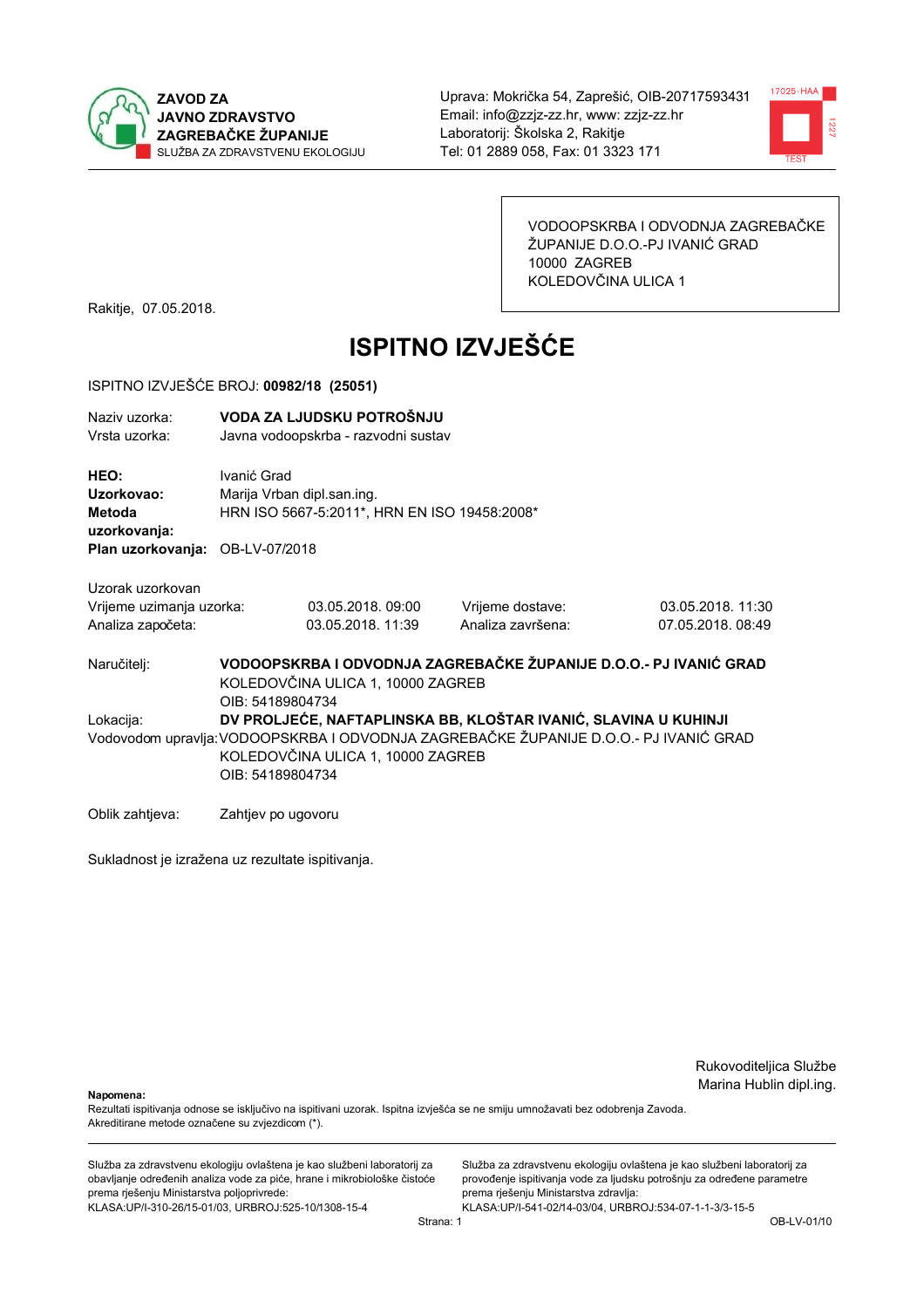## **REZULTATI ISPITIVANJA:**

Ispitno izviešće rezultat je elektroničke obrade podataka te je punovažeće bez žiga i potpisa

| Pokazatelj                | <b>Metoda</b>                           | <b>MJ</b>                   | <b>Rezultatt</b> | <b>MDK**</b>  | <b>Sukladno</b> |
|---------------------------|-----------------------------------------|-----------------------------|------------------|---------------|-----------------|
| Temperatura               | Standard Methods 21st Ed.<br>2005.2550B | $^{\circ}$ C                | 14,0             | 25            | DA              |
| Slobodni rezidualni klor  | HRN EN ISO 7393-2:2001                  | $mg/L$ Cl <sub>2</sub>      | 0,08             | 0,5           | DA              |
| Boja                      | HRN EN ISO 7887:2012                    | mg/L Pt/Co skale            | < 5              | 20            | DA              |
| Mutnoća                   | HRN EN ISO 7027-1:2016*                 | NTU jedinica                | 0,42             | 4             | DA              |
| <b>Miris</b>              | HRN EN 1622:2008                        |                             |                  | DA            |                 |
| Okus                      | HRN EN 1622:2008                        |                             |                  | DA            |                 |
| pH                        | HRN EN ISO 10523:2012*                  | pH jedinica                 | 7,5              | $6, 5 - 9, 5$ | DA              |
| Temp.pri određivanju pH   |                                         | $^{\circ}$ C                | 19,2             |               |                 |
| Elektrovodljivost         | HRN EN 27888:2008*                      | µScm <sup>-1</sup> pri 20°C | 422              | 2.500         | DA              |
| Utrošak KMnO <sub>4</sub> | HRN EN ISO 8467:2001                    | mg/L O <sub>2</sub>         | 1,2              | 5             | DA              |
| Kloridi                   | HRN EN ISO 10304-1:2009*                | mg/L CI                     | 8,8              | 250           | DA              |
| Nitriti                   | HRN EN ISO 10304-1:2009*                | mg/L (NO <sub>2</sub> )     | < 0.030          | 0,5           | DA              |
| Nitrati                   | HRN EN ISO 10304-1:2009*                | mg/L $(NO_3)$               | 6,3              | 50            | DA              |
| Amonij                    | HRN ISO 7150-1:1998*                    | mg/L (NH                    | 0,5<br>< 0.05    |               | DA              |

trezultat izražen kao manje od (<) odnosi se na granicu kvantifikacije

\*\*maksimalno dozvoljena koncentracija

Prema ispitanim parametrima uzorak vode JE SUKLADAN zahtjevima članka 5. Zakona o vodi za ljudsku potrošnju (NN 56/2013, 64/2015, 104/2017) i priloga I Pravilnika o parametrima sukladnosti, metodama analize, monitoringu i planovima sigurnosti vode za ljudsku potrošnju te načinu vođenja registra pravnih osoba koje obavljaju djelatnost javne vodoopskrbe (NN 125/2017).

> Voditeljica Odsjeka Nikolina Ciban dipl.ing.

## Odsjek za mikrobiološka ispitivanja voda

### **REZULTATI ISPITIVANJA:**

Ispitno izvješće rezultat je elektroničke obrade podataka te je punovažeće bez žiga i potpisa

| Pokazatelj             | <b>Metoda</b>           | <b>MJ</b>   | <b>Rezultat</b> | MDK** | <b>Sukladno</b> |
|------------------------|-------------------------|-------------|-----------------|-------|-----------------|
| Ukupni koliformi       | HRN EN ISO 9308-1:2014* | broj/100 mL |                 | 0     | DA              |
| Escherichia coli       | HRN EN ISO 9308-1:2014* | broj/100 mL |                 | 0     | DA              |
| Enterokoki             | HRN EN ISO 7899-2:2000* | broj/100 mL |                 | 0     | DA              |
| Pseudomonas aeruginosa | HRN EN ISO 16266:2008*  | broj/100 mL | < 1             | 0     | DA              |
| Aerobne bakt -36 C/48h | HRN EN ISO 6222:2000*   | broj/1 mL   | 28              | 100   | DA              |
| Aerobne bakt -22°C/72h | HRN EN ISO 6222:2000*   | broj/1 mL   | 24 <sub>1</sub> | 100   | DA              |

\*\*maksimalno dozvoljena koncentracija

Prema ispitanim parametrima uzorak vode JE SUKLADAN zahtjevima članka 5. Zakona o vodi za ljudsku potrošnju (NN 56/2013, 64/2015, 104/2017) i priloga I Pravilnika o parametrima sukladnosti, metodama analize, monitoringu i planovima sigurnosti vode za ljudsku potrošnju te načinu vođenja registra pravnih osoba koje obavljaju djelatnost javne vodoopskrbe (NN 125/2017).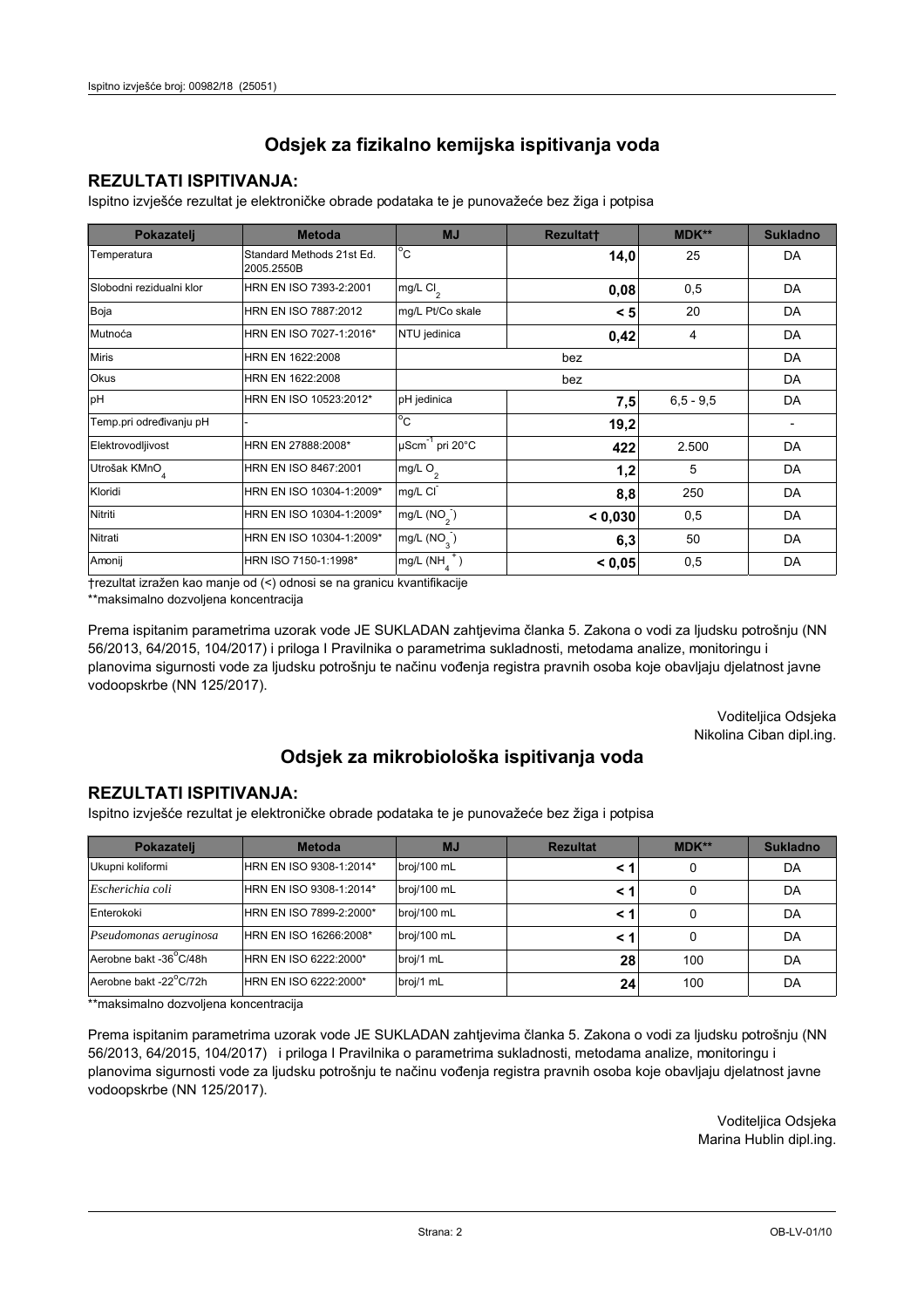



VODOOPSKRBA I ODVODNJA ZAGREBAČKE ŽUPANIJE D.O.O.-PJ IVANIĆ GRAD 10000 ZAGREB KOLEDOVČINA ULICA 1

Rakitje, 30.05.2018.

# **ISPITNO IZVJEŠĆE**

#### ISPITNO IZVJEŠĆE BROJ: 00981/18 (25050)

VODA ZA LJUDSKU POTROŠNJU - B PROŠIRENA Naziy uzorka:

Vrsta uzorka: Javna vodoopskrba - razvodni sustav

HEO: Ivanić Grad Uzorkovao: Mariia Vrban dipl.san.ing. Metoda HRN ISO 5667-5:2011\*, HRN EN ISO 19458:2008\* uzorkovanja: Plan uzorkovanja: -

Uzorak uzorkovan

| Vrijeme uzimanja uzorka: | 03.05.2018, 08:45 | Vrijeme dostave:  | 03.05.2018. 11:30 |
|--------------------------|-------------------|-------------------|-------------------|
| Analiza započeta:        | 03.05.2018. 11:38 | Analiza završena: | 29.05.2018. 14:46 |

VODOOPSKRBA I ODVODNJA ZAGREBAČKE ŽUPANIJE D.O.O.- PJ IVANIĆ GRAD Naručitelj: KOLEDOVČINA ULICA 1, 10000 ZAGREB OIB: 54189804734 PRECRPNA STANICA, VUKOVARSKA ULICA, KLOŠTAR IVANIĆ, SLAVINA U KUHINJI Lokacija: Vodovodom upravlja: VODOOPSKRBA I ODVODNJA ZAGREBAČKE ŽUPANIJE D.O.O.- PJ IVANIĆ GRAD KOLEDOVČINA ULICA 1, 10000 ZAGREB OIB: 54189804734

Oblik zahtjeva: Zahtjev po ugovoru

Sukladnost je izražena uz rezultate ispitivanja.

Rukovoditeljica Službe Marina Hublin dipl.ing.

Nanomena:

Rezultati ispitivanja odnose se isključivo na ispitivani uzorak. Ispitna izvješća se ne smiju umnožavati bez odobrenja Zavoda. Akreditirane metode označene su zvjezdicom (\*).

Služba za zdravstvenu ekologiju ovlaštena je kao službeni laboratorij za obavljanje određenih analiza vode za piće, hrane i mikrobiološke čistoće prema rješenju Ministarstva poljoprivrede: KLASA: UP/I-310-26/15-01/03, URBROJ: 525-10/1308-15-4

Služba za zdravstvenu ekologiju ovlaštena je kao službeni laboratorij za provođenje ispitivanja vode za ljudsku potrošnju za određene parametre prema rješenju Ministarstva zdravlja: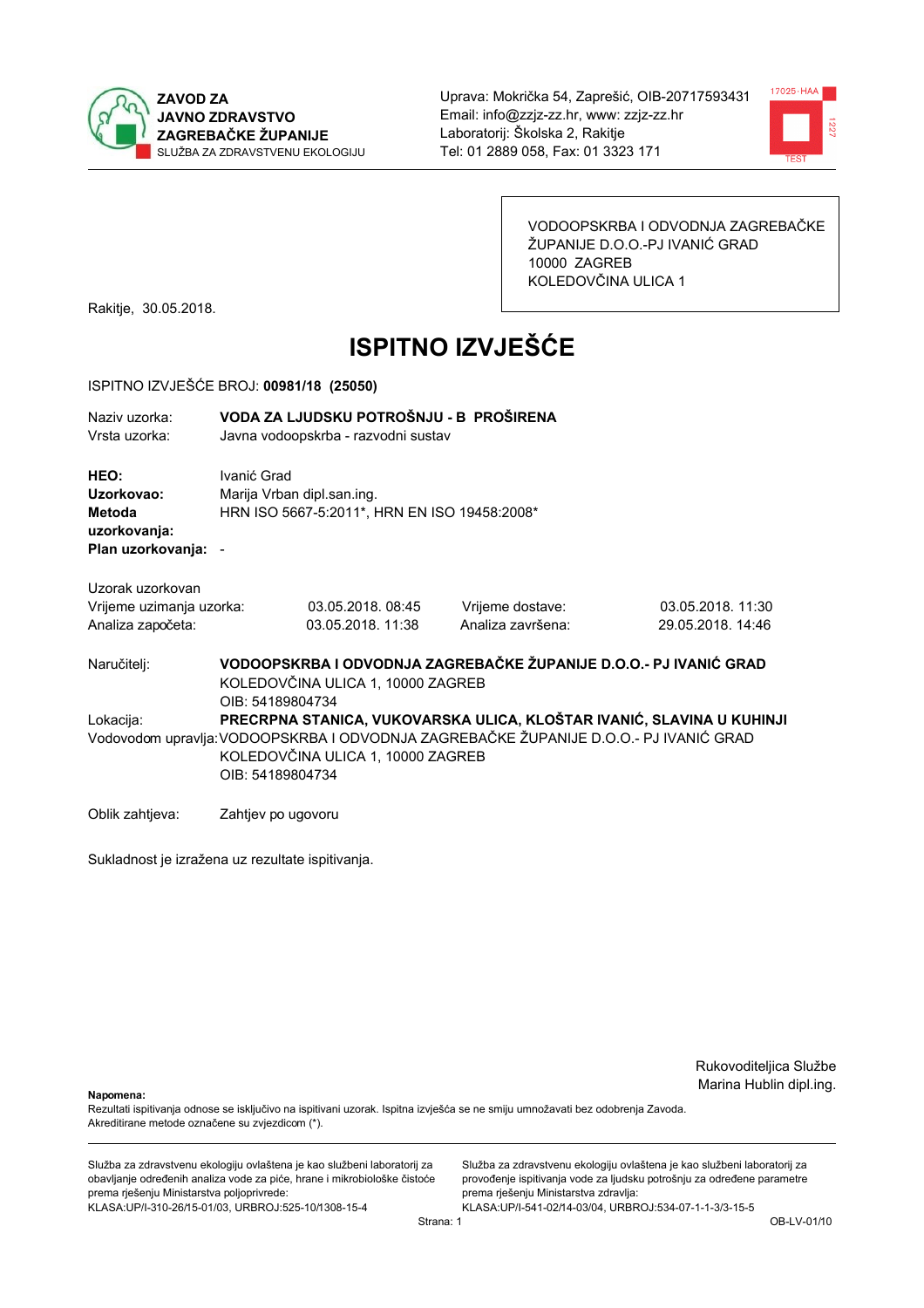### **REZULTATI ISPITIVANJA:**

Ispitno izvješće rezultat je elektroničke obrade podataka te je punovažeće bez žiga i potpisa

| Pokazatelj                                                                                                                                                 | <b>Metoda</b>                           | MJ                        | Rezultatt | MDK**          | <b>Sukladno</b>          |  |  |
|------------------------------------------------------------------------------------------------------------------------------------------------------------|-----------------------------------------|---------------------------|-----------|----------------|--------------------------|--|--|
| THM -ukupni                                                                                                                                                | HRN EN ISO 10301:2002                   | µg/L                      | 3,9       | 100            | DA                       |  |  |
| Kloroform                                                                                                                                                  | HRN EN ISO 10301:2002                   | µg/L                      | 0,2       |                | DA                       |  |  |
| <b>Bromdiklormetan</b>                                                                                                                                     | HRN EN ISO 10301:2002                   | µg/L                      | 1,4       |                | DA                       |  |  |
| Dibromklormetan                                                                                                                                            | HRN EN ISO 10301:2002                   | µg/L                      | 1,6       |                | DA                       |  |  |
| <b>Bromoform</b>                                                                                                                                           | HRN EN ISO 10301:2002                   | µg/L                      | 0,7       |                | DA                       |  |  |
| Fenoli                                                                                                                                                     | HRN ISO 6439:1998                       | µg/L                      | < 1       |                | <b>DA</b>                |  |  |
| Olovo (Pb)                                                                                                                                                 | HRN EN ISO 11885:2010                   | µg/L                      | $<$ 3     | 10             | DA                       |  |  |
| Analizu THM-ukupnih i pojedinačno, fenola i olova izvršio Hrvatski zavod za javno zdravstvo.<br>Ispitno izvješće br. 184229 pohranjeno je u arhivi Zavoda. |                                         |                           |           |                |                          |  |  |
| Temperatura                                                                                                                                                | Standard Methods 21st Ed.<br>2005.2550B | $^{\circ}$ C              | 14,2      | 25             | DA                       |  |  |
| Slobodni rezidualni klor                                                                                                                                   | HRN EN ISO 7393-2:2001                  | mg/L Cl <sub>2</sub>      | 0,15      | 0,5            | DA                       |  |  |
| Boja                                                                                                                                                       | HRN EN ISO 7887:2012                    | mg/L Pt/Co skale          | < 5       | 20             | DA                       |  |  |
| Mutnoća                                                                                                                                                    | HRN EN ISO 7027-1:2016*                 | NTU jedinica              | 0,29      | $\overline{4}$ | DA                       |  |  |
| <b>Miris</b>                                                                                                                                               | HRN EN 1622:2008                        |                           | bez       |                | DA                       |  |  |
| Okus                                                                                                                                                       | HRN EN 1622:2008                        |                           | bez       |                | DA                       |  |  |
| pH                                                                                                                                                         | HRN EN ISO 10523:2012*                  | pH jedinica               | 7,5       | $6.5 - 9.5$    | DA                       |  |  |
| Temp.pri određivanju pH                                                                                                                                    |                                         | $\overline{C}$            | 19,1      |                | $\overline{\phantom{a}}$ |  |  |
| Elektrovodljivost                                                                                                                                          | HRN EN 27888:2008*                      | µScm-1 pri 20°C           | 425       | 2.500          | DA                       |  |  |
| Utrošak KMnO <sub>4</sub>                                                                                                                                  | HRN EN ISO 8467:2001                    | mg/L $O_2$                | 1,8       | 5              | DA                       |  |  |
| Kloridi                                                                                                                                                    | HRN EN ISO 10304-1:2009*                | mg/L CI                   | 9,0       | 250            | DA                       |  |  |
| Nitriti                                                                                                                                                    | HRN EN ISO 10304-1:2009*                | mg/L $(NO2)$              | < 0,030   | 0,5            | DA                       |  |  |
| Nitrati                                                                                                                                                    | HRN EN ISO 10304-1:2009*                | $mg/L$ (NO <sub>2</sub> ) | 6,4       | 50             | DA                       |  |  |
| Sulfati                                                                                                                                                    | HRN EN ISO 10304-1:2009*                | mg/L SO $_4^{2}$          | 15        | 250            | DA                       |  |  |
| Amonij                                                                                                                                                     | HRN ISO 7150-1:1998*                    | mg/L $(NH_4^+)$           | < 0.05    | 0,5            | DA                       |  |  |
| Željezo (Fe)                                                                                                                                               | Hach LCW 021                            | µg/L                      | 6         | 200            | DA                       |  |  |
| Mangan (Mn)                                                                                                                                                | Hach LCW 532                            | µg/L                      | < 5       | 50             | DA                       |  |  |

trezultat izražen kao manje od (<) odnosi se na granicu kvantifikacije

\*\*maksimalno dozvoljena koncentracija

Prema ispitanim parametrima uzorak vode JE SUKLADAN zahtjevima članka 5. Zakona o vodi za ljudsku potrošnju (NN 56/2013, 64/2015, 104/2017) i priloga I Pravilnika o parametrima sukladnosti, metodama analize, monitoringu i planovima sigurnosti vode za ljudsku potrošnju te načinu vođenja registra pravnih osoba koje obavljaju djelatnost javne vodoopskrbe (NN 125/2017).

> Voditeljica Odsjeka Nikolina Ciban dipl.ing.

## Odsjek za mikrobiološka ispitivanja voda

## **REZULTATI ISPITIVANJA:**

Ispitno izvješće rezultat je elektroničke obrade podataka te je punovažeće bez žiga i potpisa

| Pokazateli                    | <b>Metoda</b>           | <b>MJ</b>   | <b>Rezultat</b> | MDK** | <b>Sukladno</b> |
|-------------------------------|-------------------------|-------------|-----------------|-------|-----------------|
| Ukupni koliformi              | HRN EN ISO 9308-1:2014* | broj/100 mL |                 |       | DA              |
| Escherichia coli              | HRN EN ISO 9308-1:2014* | broj/100 mL |                 |       | DA              |
| Enterokoki                    | HRN EN ISO 7899-2:2000* | broj/100 mL |                 |       | DA              |
| <i>Pseudomonas aeruginosa</i> | HRN EN ISO 16266:2008*  | broj/100 mL |                 |       | DA              |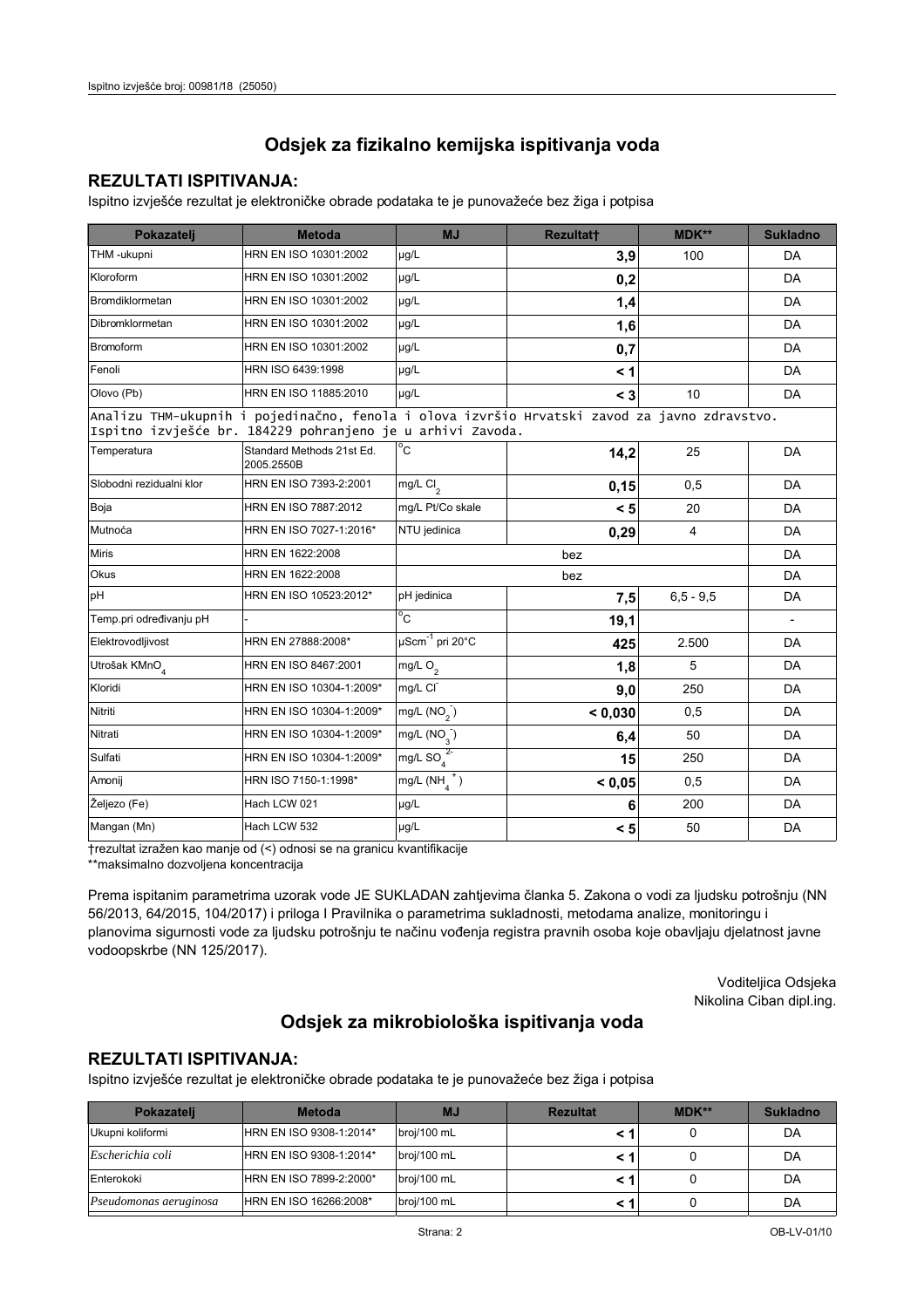| <b>Pokazateli</b>      | <b>Metoda</b>                | ΜJ        | <b>Rezultat</b> | <b>MDK**</b> | <b>Sukladno</b> |
|------------------------|------------------------------|-----------|-----------------|--------------|-----------------|
| Aerobne bakt -36 C/48h | <b>HRN EN ISO 6222:2000*</b> | broj/1 mL |                 | 100          | DA              |
| Aerobne bakt -22 C/72h | <b>HRN EN ISO 6222:2000*</b> | broj/1 mL |                 | 100          | DA              |

\*\*maksimalno dozvoljena koncentracija

Prema ispitanim parametrima uzorak vode JE SUKLADAN zahtjevima članka 5. Zakona o vodi za ljudsku potrošnju (NN 56/2013, 64/2015, 104/2017) i priloga I Pravilnika o parametrima sukladnosti, metodama analize, monitoringu i planovima sigurnosti vode za ljudsku potrošnju te načinu vođenja registra pravnih osoba koje obavljaju djelatnost javne vodoopskrbe (NN 125/2017).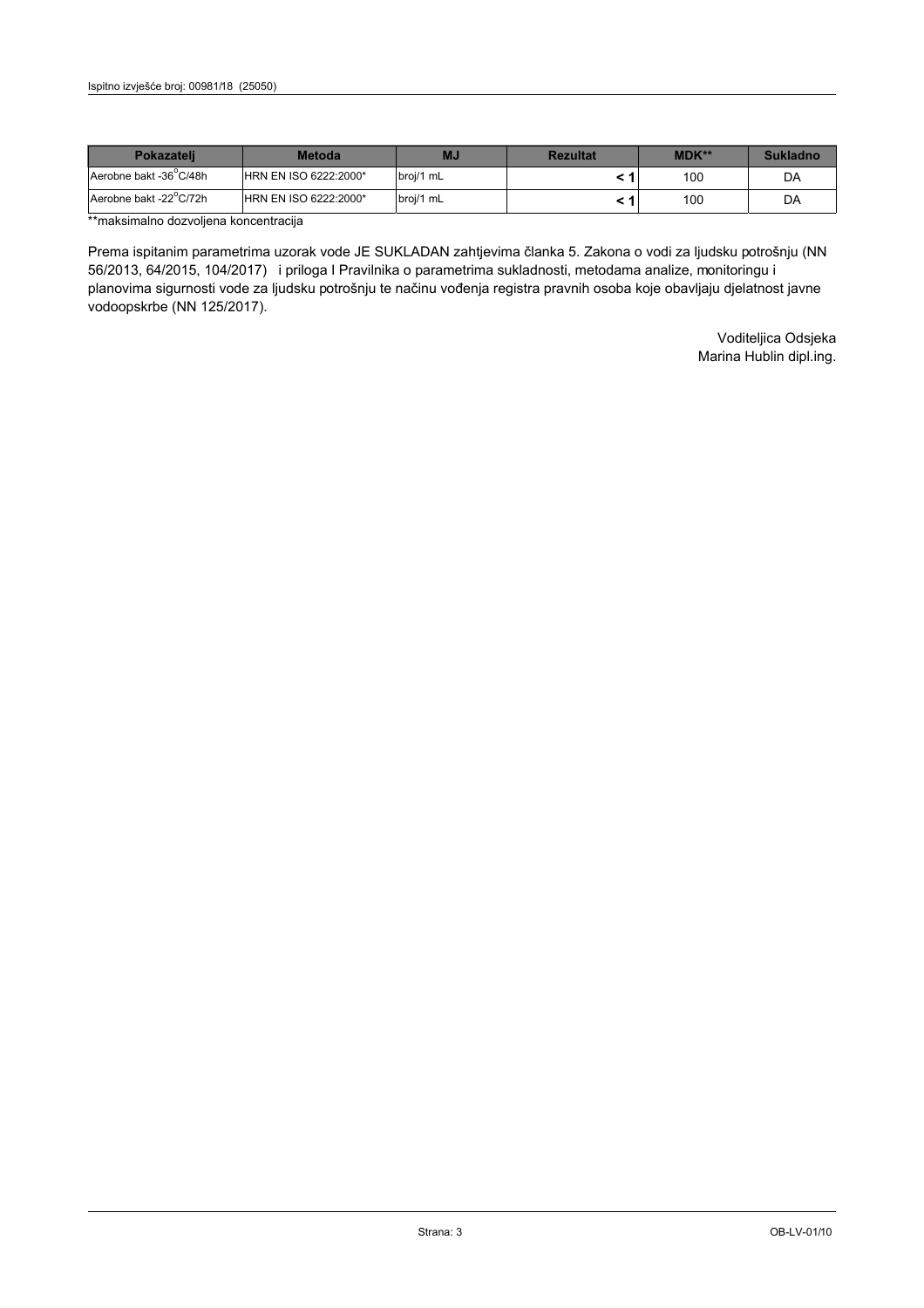



VODOOPSKRBA I ODVODNJA ZAGREBAČKE ŽUPANIJE D.O.O.-PJ IVANIĆ GRAD 10000 ZAGREB KOLEDOVČINA ULICA 1

Rakitje, 07.05.2018.

# **ISPITNO IZVJEŠĆE**

#### ISPITNO IZVJEŠĆE BROJ: 00980/18 (25049)

| Naziy uzorka:<br>Vrsta uzorka:                |                                                                                                                                                                                                                           | VODA ZA LJUDSKU POTROŠNJU<br>Javna vodoopskrba - razvodni sustav           |                                       |                                                                   |  |  |
|-----------------------------------------------|---------------------------------------------------------------------------------------------------------------------------------------------------------------------------------------------------------------------------|----------------------------------------------------------------------------|---------------------------------------|-------------------------------------------------------------------|--|--|
| HEO:<br>Uzorkovao:<br>Metoda<br>uzorkovanja:  | Ivanić Grad                                                                                                                                                                                                               | Marija Vrban dipl.san.ing.<br>HRN ISO 5667-5:2011*, HRN EN ISO 19458:2008* |                                       |                                                                   |  |  |
| Plan uzorkovanja: OB-LV-07/2018               |                                                                                                                                                                                                                           |                                                                            |                                       |                                                                   |  |  |
| Uzorak uzorkovan                              |                                                                                                                                                                                                                           |                                                                            |                                       |                                                                   |  |  |
| Vrijeme uzimanja uzorka:<br>Analiza započeta: |                                                                                                                                                                                                                           | 03.05.2018.08:30<br>03.05.2018. 11:37                                      | Vrijeme dostave:<br>Analiza završena: | 03.05.2018. 11:30<br>07.05.2018.08:47                             |  |  |
| Naručitelj:                                   | OIB: 54189804734                                                                                                                                                                                                          | KOLEDOVČINA ULICA 1, 10000 ZAGREB                                          |                                       | VODOOPSKRBA I ODVODNJA ZAGREBAČKE ŽUPANIJE D.O.O.- PJ IVANIĆ GRAD |  |  |
| Lokacija:                                     | OŠ STJEPANA BASARIČEKA, MILKE TRNINE 14, IVANIĆ GRAD, SLAVINA U KUHINJI<br>Vodovodom upravlja: VODOOPSKRBA I ODVODNJA ZAGREBAČKE ŽUPANIJE D.O.O.- PJ IVANIĆ GRAD<br>KOLEDOVČINA ULICA 1, 10000 ZAGREB<br>OIB: 54189804734 |                                                                            |                                       |                                                                   |  |  |
| Oblik zahtjeva:                               | Zahtjev po ugovoru                                                                                                                                                                                                        |                                                                            |                                       |                                                                   |  |  |

Sukladnost je izražena uz rezultate ispitivanja.

Rukovoditeljica Službe Marina Hublin dipl.ing.

Napomena:

Rezultati ispitivanja odnose se isključivo na ispitivani uzorak. Ispitna izvješća se ne smiju umnožavati bez odobrenja Zavoda. Akreditirane metode označene su zvjezdicom (\*).

Služba za zdravstvenu ekologiju ovlaštena je kao službeni laboratorij za obavljanje određenih analiza vode za piće, hrane i mikrobiološke čistoće prema rješenju Ministarstva poljoprivrede: KLASA.UP/I-310-26/15-01/03, URBROJ:525-10/1308-15-4

Služba za zdravstvenu ekologiju ovlaštena je kao službeni laboratorij za provođenje ispitivanja vode za ljudsku potrošnju za određene parametre prema rješenju Ministarstva zdravlja: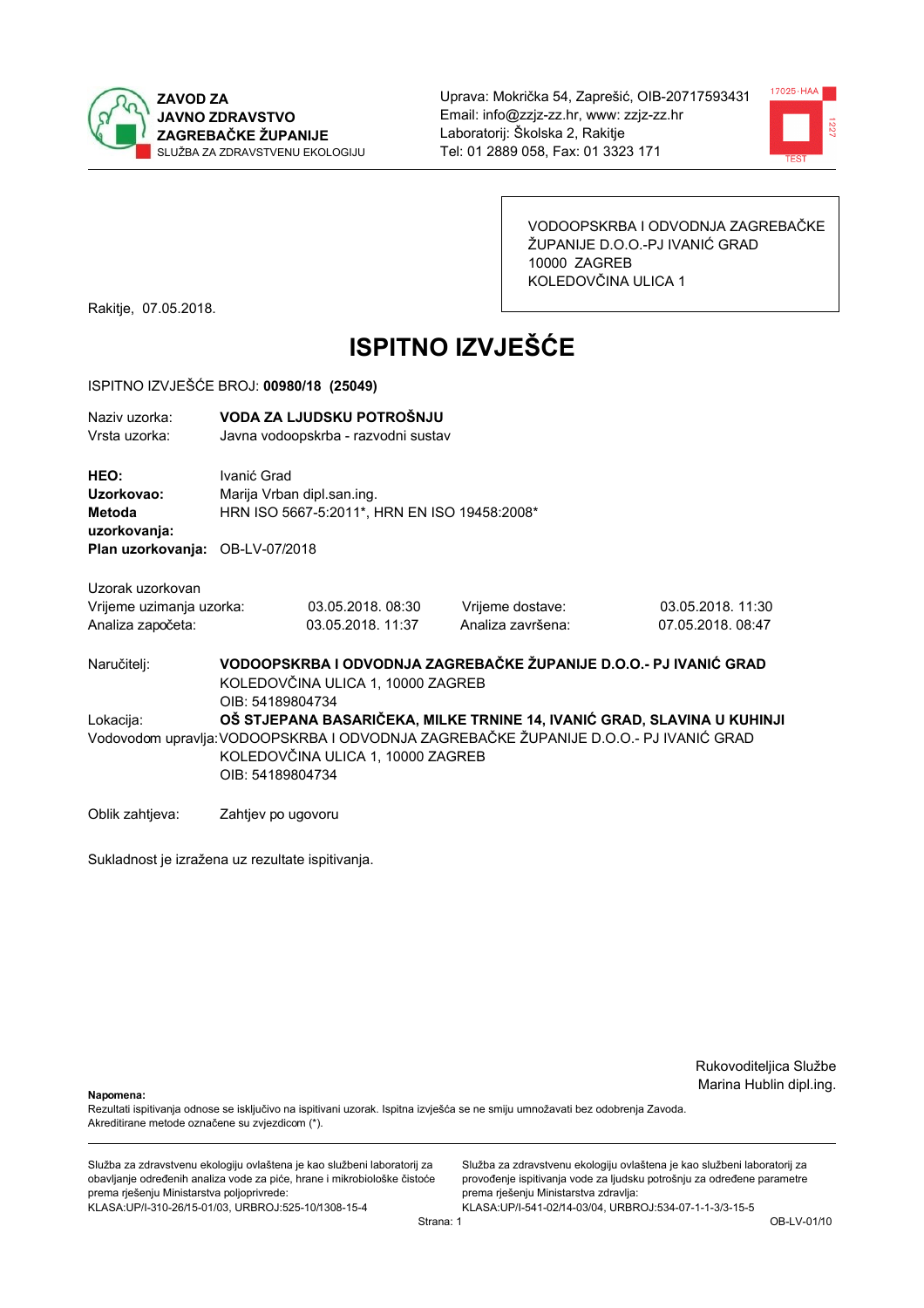## **REZULTATI ISPITIVANJA:**

Ispitno izviešće rezultat je elektroničke obrade podataka te je punovažeće bez žiga i potpisa

| Pokazatelj                | <b>Metoda</b>                           | <b>MJ</b>                   | <b>Rezultatt</b> | <b>MDK**</b>  | <b>Sukladno</b> |
|---------------------------|-----------------------------------------|-----------------------------|------------------|---------------|-----------------|
| Temperatura               | Standard Methods 21st Ed.<br>2005.2550B | $^{\circ}$ C                | 16,4             | 25            | DA              |
| Slobodni rezidualni klor  | HRN EN ISO 7393-2:2001                  | $mg/L$ Cl <sub>2</sub>      | 0,17             | 0,5           | DA              |
| Boja                      | HRN EN ISO 7887:2012                    | mg/L Pt/Co skale            | < 5              | 20            | DA              |
| Mutnoća                   | HRN EN ISO 7027-1:2016*                 | NTU jedinica                | 0,34             | 4             | DA              |
| <b>Miris</b>              | HRN EN 1622:2008                        |                             | bez              |               | DA              |
| Okus                      | HRN EN 1622:2008                        |                             |                  | DA            |                 |
| pH                        | HRN EN ISO 10523:2012*                  | pH jedinica                 | 7,5              | $6, 5 - 9, 5$ | DA              |
| Temp.pri određivanju pH   |                                         | $^{\circ}$ C                | 19,1             |               |                 |
| Elektrovodljivost         | HRN EN 27888:2008*                      | µScm <sup>-1</sup> pri 20°C | 420              | 2.500         | DA              |
| Utrošak KMnO <sub>4</sub> | HRN EN ISO 8467:2001                    | mg/L O <sub>2</sub>         | 1,4              | 5             | DA              |
| Kloridi                   | HRN EN ISO 10304-1:2009*                | mg/L CI                     | 8,7              | 250           | DA              |
| Nitriti                   | HRN EN ISO 10304-1:2009*                | mg/L (NO <sub>2</sub> )     | < 0.030          | 0,5           | DA              |
| Nitrati                   | HRN EN ISO 10304-1:2009*                | mg/L $(NO_3)$               | 6,3              | 50            | DA              |
| Amonij                    | HRN ISO 7150-1:1998*                    | mg/L (NH                    | < 0.05           | 0,5           | DA              |

trezultat izražen kao manje od (<) odnosi se na granicu kvantifikacije

\*\*maksimalno dozvoljena koncentracija

Prema ispitanim parametrima uzorak vode JE SUKLADAN zahtjevima članka 5. Zakona o vodi za ljudsku potrošnju (NN 56/2013, 64/2015, 104/2017) i priloga I Pravilnika o parametrima sukladnosti, metodama analize, monitoringu i planovima sigurnosti vode za ljudsku potrošnju te načinu vođenja registra pravnih osoba koje obavljaju djelatnost javne vodoopskrbe (NN 125/2017).

> Voditeljica Odsjeka Nikolina Ciban dipl.ing.

## Odsjek za mikrobiološka ispitivanja voda

### **REZULTATI ISPITIVANJA:**

Ispitno izvješće rezultat je elektroničke obrade podataka te je punovažeće bez žiga i potpisa

| Pokazatelj             | <b>Metoda</b>           | <b>MJ</b>   | <b>Rezultat</b> | MDK** | <b>Sukladno</b> |
|------------------------|-------------------------|-------------|-----------------|-------|-----------------|
| Ukupni koliformi       | HRN EN ISO 9308-1:2014* | broj/100 mL |                 | 0     | DA              |
| Escherichia coli       | HRN EN ISO 9308-1:2014* | broj/100 mL |                 | 0     | DA              |
| Enterokoki             | HRN EN ISO 7899-2:2000* | broj/100 mL |                 | 0     | DA              |
| Pseudomonas aeruginosa | HRN EN ISO 16266:2008*  | broj/100 mL | < 1             | 0     | DA              |
| Aerobne bakt -36 C/48h | HRN EN ISO 6222:2000*   | broj/1 mL   |                 | 100   | DA              |
| Aerobne bakt -22°C/72h | HRN EN ISO 6222:2000*   | broj/1 mL   |                 | 100   | DA              |

\*\*maksimalno dozvoljena koncentracija

Prema ispitanim parametrima uzorak vode JE SUKLADAN zahtjevima članka 5. Zakona o vodi za ljudsku potrošnju (NN 56/2013, 64/2015, 104/2017) i priloga I Pravilnika o parametrima sukladnosti, metodama analize, monitoringu i planovima sigurnosti vode za ljudsku potrošnju te načinu vođenja registra pravnih osoba koje obavljaju djelatnost javne vodoopskrbe (NN 125/2017).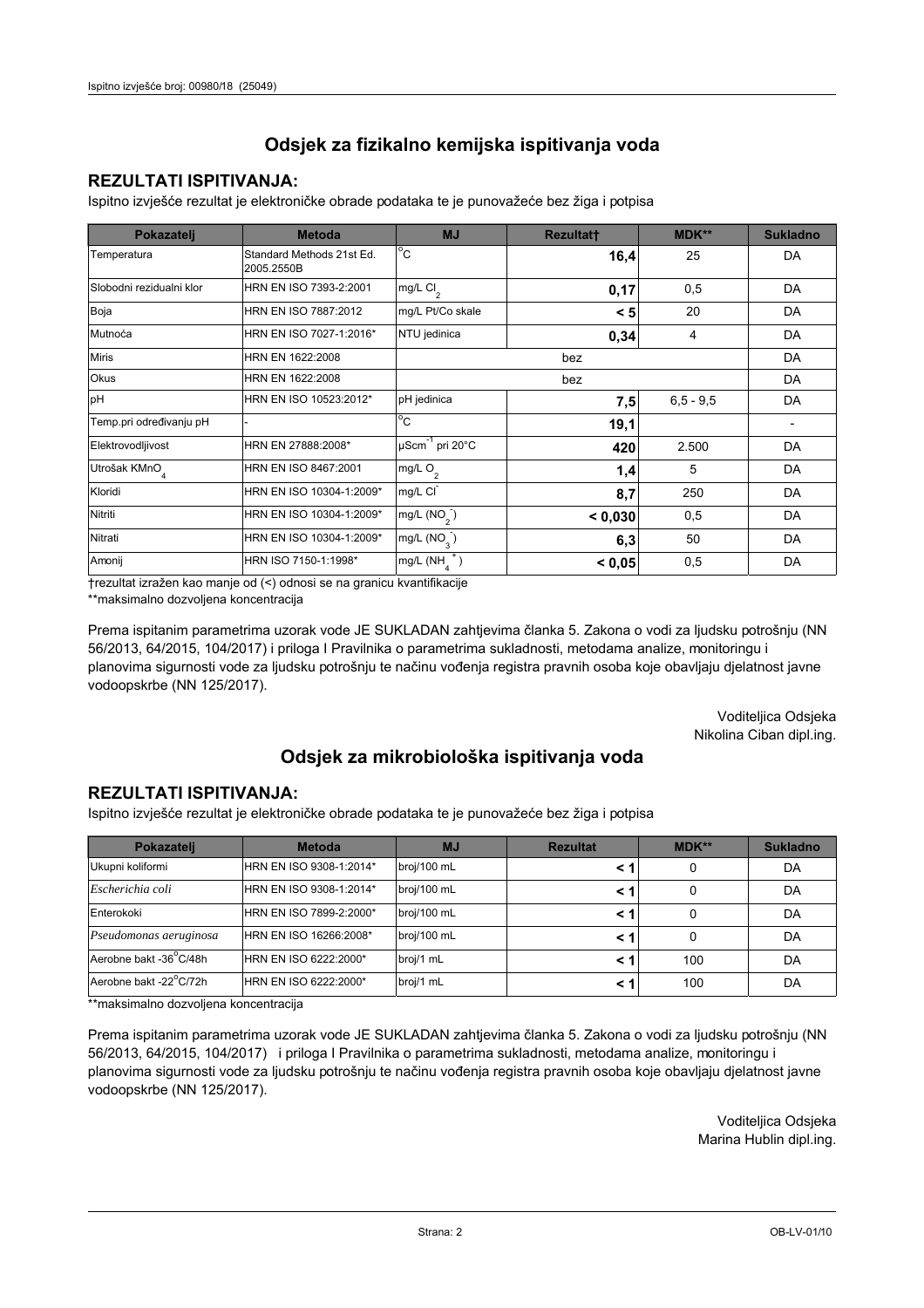



VODOOPSKRBA I ODVODNJA ZAGREBAČKE ŽUPANIJE D.O.O.-PJ IVANIĆ GRAD 10000 ZAGREB KOLEDOVČINA ULICA 1

Rakitje, 07.05.2018.

# **ISPITNO IZVJEŠĆE**

### ISPITNO IZVJEŠĆE BROJ: 00979/18 (25048)

| Naziv uzorka:<br>Vrsta uzorka:                                                         |                                                                                                                                                | VODA ZA LJUDSKU POTROŠNJU<br>Javna vodoopskrba - razvodni sustav           |                                       |                                       |  |  |
|----------------------------------------------------------------------------------------|------------------------------------------------------------------------------------------------------------------------------------------------|----------------------------------------------------------------------------|---------------------------------------|---------------------------------------|--|--|
| HEO:<br>Uzorkovao:<br><b>Metoda</b><br>uzorkovanja:<br>Plan uzorkovanja: OB-LV-07/2018 | Ivanić Grad                                                                                                                                    | Marija Vrban dipl.san.ing.<br>HRN ISO 5667-5:2011*, HRN EN ISO 19458:2008* |                                       |                                       |  |  |
| Uzorak uzorkovan                                                                       |                                                                                                                                                |                                                                            |                                       |                                       |  |  |
| Vrijeme uzimanja uzorka:<br>Analiza započeta:                                          |                                                                                                                                                | 03.05.2018.08:20<br>03.05.2018. 11:36                                      | Vrijeme dostave:<br>Analiza završena: | 03.05.2018. 11:30<br>07.05.2018.08:47 |  |  |
| Naručitelj:                                                                            | VODOOPSKRBA I ODVODNJA ZAGREBAČKE ŽUPANIJE D.O.O.- PJ IVANIĆ GRAD<br>KOLEDOVČINA ULICA 1, 10000 ZAGREB<br>OIB: 54189804734                     |                                                                            |                                       |                                       |  |  |
| Lokacija:                                                                              |                                                                                                                                                | PV LIVADA, MILKE TRNINE BB, IVANIĆ GRAD, SLAVINA U KUHINJI                 |                                       |                                       |  |  |
|                                                                                        | Vodovodom upravlja: VODOOPSKRBA I ODVODNJA ZAGREBAČKE ŽUPANIJE D.O.O.- PJ IVANIĆ GRAD<br>KOLEDOVČINA ULICA 1, 10000 ZAGREB<br>OIB: 54189804734 |                                                                            |                                       |                                       |  |  |
| Oblik zahtjeva:                                                                        | Zahtjev po ugovoru                                                                                                                             |                                                                            |                                       |                                       |  |  |

Sukladnost je izražena uz rezultate ispitivanja.

Rukovoditeljica Službe Marina Hublin dipl.ing.

Napomena:

Rezultati ispitivanja odnose se isključivo na ispitivani uzorak. Ispitna izvješća se ne smiju umnožavati bez odobrenja Zavoda. Akreditirane metode označene su zvjezdicom (\*).

Služba za zdravstvenu ekologiju ovlaštena je kao službeni laboratorij za obavljanje određenih analiza vode za piće, hrane i mikrobiološke čistoće prema rješenju Ministarstva poljoprivrede: KLASA.UP/I-310-26/15-01/03, URBROJ:525-10/1308-15-4

Služba za zdravstvenu ekologiju ovlaštena je kao službeni laboratorij za provođenje ispitivanja vode za ljudsku potrošnju za određene parametre prema rješenju Ministarstva zdravlja: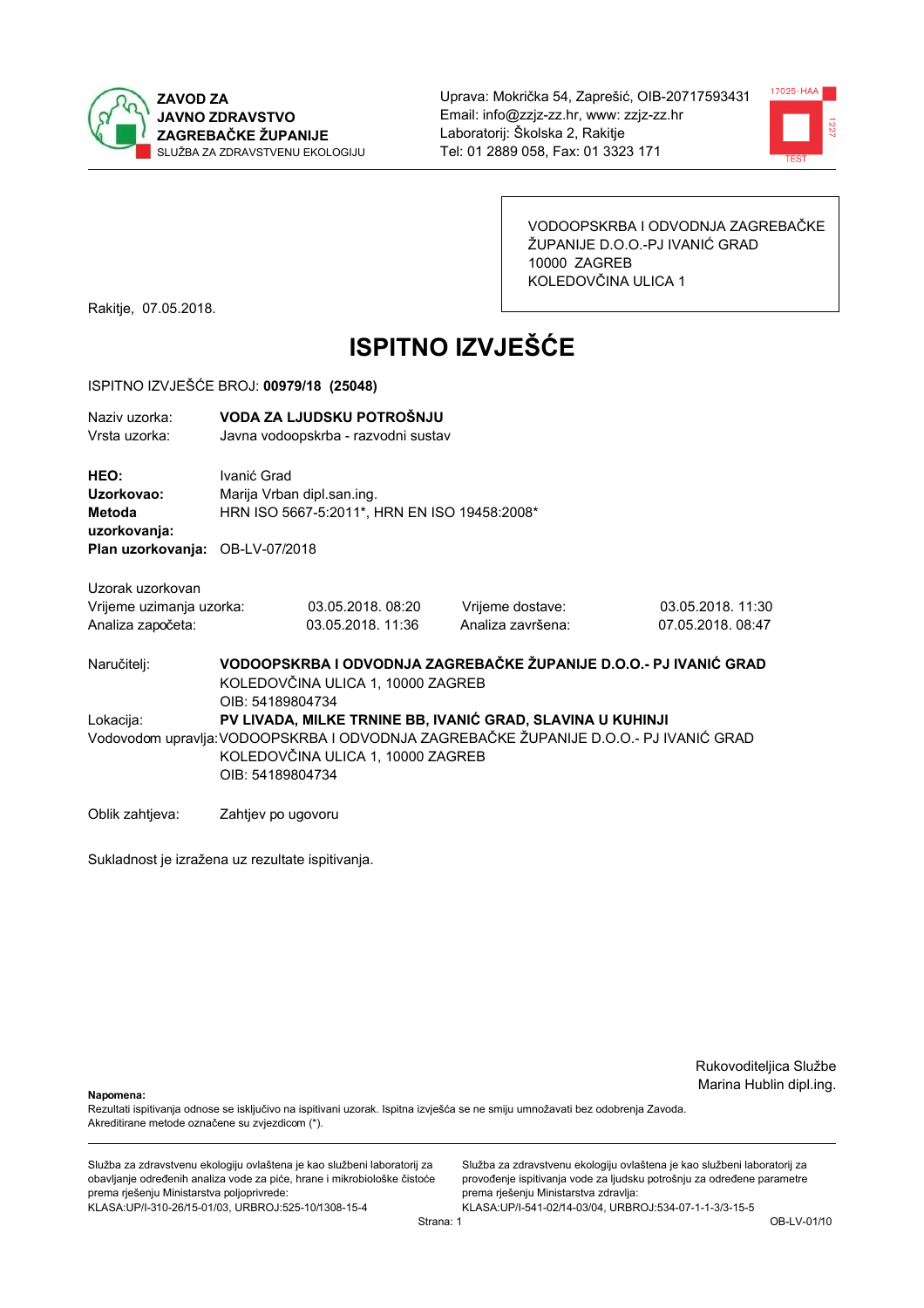## **REZULTATI ISPITIVANJA:**

Ispitno izviešće rezultat je elektroničke obrade podataka te je punovažeće bez žiga i potpisa

| Pokazatelj                | <b>Metoda</b>                           | <b>MJ</b>                   | <b>Rezultatt</b> | <b>MDK**</b>  | <b>Sukladno</b> |
|---------------------------|-----------------------------------------|-----------------------------|------------------|---------------|-----------------|
| Temperatura               | Standard Methods 21st Ed.<br>2005.2550B | $^{\circ}$ C                | 16,2             | 25            | DA              |
| Slobodni rezidualni klor  | HRN EN ISO 7393-2:2001                  | $\lfloor mg/L \, C \rfloor$ | 0,18             | 0,5           | DA              |
| Boja                      | HRN EN ISO 7887:2012                    | mg/L Pt/Co skale            | < 5              | 20            | DA              |
| Mutnoća                   | HRN EN ISO 7027-1:2016*                 | NTU jedinica                | 0,39             | 4             | DA              |
| <b>Miris</b>              | HRN EN 1622:2008                        |                             | bez              |               | DA              |
| Okus                      | HRN EN 1622:2008                        |                             |                  | DA            |                 |
| pH                        | HRN EN ISO 10523:2012*                  | pH jedinica                 | 7,5              | $6, 5 - 9, 5$ | DA              |
| Temp.pri određivanju pH   |                                         | $^{\circ}$ C                | 19,2             |               |                 |
| Elektrovodljivost         | HRN EN 27888:2008*                      | µScm <sup>-1</sup> pri 20°C | 419              | 2.500         | DA              |
| Utrošak KMnO <sub>4</sub> | HRN EN ISO 8467:2001                    | mg/L O <sub>2</sub>         | 1,6              | 5             | DA              |
| Kloridi                   | HRN EN ISO 10304-1:2009*                | mg/L CI                     | 8,7              | 250           | DA              |
| Nitriti                   | HRN EN ISO 10304-1:2009*                | mg/L (NO <sub>2</sub> )     | < 0.030          | 0,5           | DA              |
| Nitrati                   | HRN EN ISO 10304-1:2009*                | mg/L $(NO_3)$               | 6,2              | 50            | DA              |
| Amonij                    | HRN ISO 7150-1:1998*                    | mg/L (NH                    | < 0.05           | 0,5           | DA              |

trezultat izražen kao manje od (<) odnosi se na granicu kvantifikacije

\*\*maksimalno dozvoljena koncentracija

Prema ispitanim parametrima uzorak vode JE SUKLADAN zahtjevima članka 5. Zakona o vodi za ljudsku potrošnju (NN 56/2013, 64/2015, 104/2017) i priloga I Pravilnika o parametrima sukladnosti, metodama analize, monitoringu i planovima sigurnosti vode za ljudsku potrošnju te načinu vođenja registra pravnih osoba koje obavljaju djelatnost javne vodoopskrbe (NN 125/2017).

> Voditeljica Odsjeka Nikolina Ciban dipl.ing.

## Odsjek za mikrobiološka ispitivanja voda

### **REZULTATI ISPITIVANJA:**

Ispitno izvješće rezultat je elektroničke obrade podataka te je punovažeće bez žiga i potpisa

| Pokazatelj             | <b>Metoda</b>           | <b>MJ</b>   | <b>Rezultat</b> | MDK** | <b>Sukladno</b> |
|------------------------|-------------------------|-------------|-----------------|-------|-----------------|
| Ukupni koliformi       | HRN EN ISO 9308-1:2014* | broj/100 mL |                 | 0     | DA              |
| Escherichia coli       | HRN EN ISO 9308-1:2014* | broj/100 mL |                 | 0     | DA              |
| Enterokoki             | HRN EN ISO 7899-2:2000* | broj/100 mL |                 | 0     | DA              |
| Pseudomonas aeruginosa | HRN EN ISO 16266:2008*  | broj/100 mL | < 1             | 0     | DA              |
| Aerobne bakt -36 C/48h | HRN EN ISO 6222:2000*   | broj/1 mL   |                 | 100   | DA              |
| Aerobne bakt -22°C/72h | HRN EN ISO 6222:2000*   | broj/1 mL   |                 | 100   | DA              |

\*\*maksimalno dozvoljena koncentracija

Prema ispitanim parametrima uzorak vode JE SUKLADAN zahtjevima članka 5. Zakona o vodi za ljudsku potrošnju (NN 56/2013, 64/2015, 104/2017) i priloga I Pravilnika o parametrima sukladnosti, metodama analize, monitoringu i planovima sigurnosti vode za ljudsku potrošnju te načinu vođenja registra pravnih osoba koje obavljaju djelatnost javne vodoopskrbe (NN 125/2017).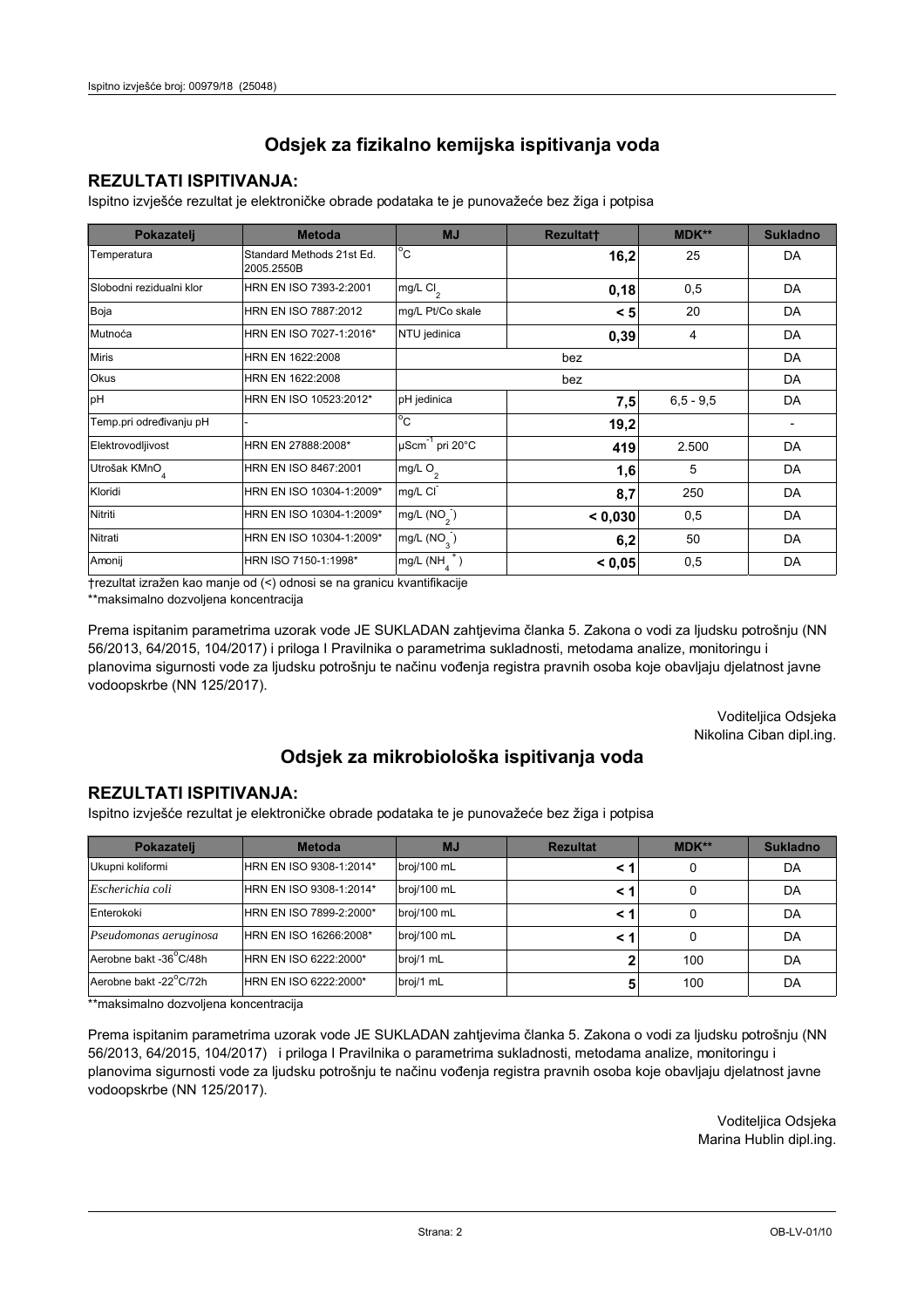



VODOOPSKRBA I ODVODNJA ZAGREBAČKE ŽUPANIJE D.O.O.-PJ IVANIĆ GRAD 10000 ZAGREB KOLEDOVČINA ULICA 1

Rakitje, 07.05.2018.

# **ISPITNO IZVJEŠĆE**

#### ISPITNO IZVJEŠĆE BROJ: 00978/18 (25047)

| Naziv uzorka:                   |                                   | VODA ZA LJUDSKU POTROŠNJU                    |                                                                                       |                   |  |  |
|---------------------------------|-----------------------------------|----------------------------------------------|---------------------------------------------------------------------------------------|-------------------|--|--|
| Vrsta uzorka:                   |                                   | Javna vodoopskrba - razvodni sustav          |                                                                                       |                   |  |  |
| HEO:                            | Ivanić Grad                       |                                              |                                                                                       |                   |  |  |
| Uzorkovao:                      |                                   | Marija Vrban dipl.san.ing.                   |                                                                                       |                   |  |  |
| Metoda                          |                                   | HRN ISO 5667-5:2011*, HRN EN ISO 19458:2008* |                                                                                       |                   |  |  |
| uzorkovanja:                    |                                   |                                              |                                                                                       |                   |  |  |
| Plan uzorkovanja: OB-LV-07/2018 |                                   |                                              |                                                                                       |                   |  |  |
| Uzorak uzorkovan                |                                   |                                              |                                                                                       |                   |  |  |
| Vrijeme uzimanja uzorka:        |                                   | 03.05.2018, 08:00                            | Vrijeme dostave:                                                                      | 03.05.2018. 11:30 |  |  |
| Analiza započeta:               |                                   | 03.05.2018. 11:35                            | Analiza završena:                                                                     | 07.05.2018.08:46  |  |  |
| Naručitelj:                     |                                   |                                              | VODOOPSKRBA I ODVODNJA ZAGREBAČKE ŽUPANIJE D.O.O.- PJ IVANIĆ GRAD                     |                   |  |  |
|                                 | KOLEDOVČINA ULICA 1, 10000 ZAGREB |                                              |                                                                                       |                   |  |  |
|                                 | OIB: 54189804734                  |                                              |                                                                                       |                   |  |  |
| Lokacija:                       |                                   |                                              | OŠ POSAVSKI BREGI, SAVSKA 70, POSAVSKI BREGI, SLAVINA U KUHINJI                       |                   |  |  |
|                                 |                                   |                                              | Vodovodom upravlja: VODOOPSKRBA I ODVODNJA ZAGREBAČKE ŽUPANIJE D.O.O.- PJ IVANIĆ GRAD |                   |  |  |
|                                 | KOLEDOVČINA ULICA 1, 10000 ZAGREB |                                              |                                                                                       |                   |  |  |
|                                 | OIB: 54189804734                  |                                              |                                                                                       |                   |  |  |
| Oblik zahtieva:                 | Zahtjev po ugovoru                |                                              |                                                                                       |                   |  |  |

Sukladnost je izražena uz rezultate ispitivanja.

Rukovoditeljica Službe Marina Hublin dipl.ing.

Napomena:

Rezultati ispitivanja odnose se isključivo na ispitivani uzorak. Ispitna izvješća se ne smiju umnožavati bez odobrenja Zavoda. Akreditirane metode označene su zvjezdicom (\*).

Služba za zdravstvenu ekologiju ovlaštena je kao službeni laboratorij za obavljanje određenih analiza vode za piće, hrane i mikrobiološke čistoće prema rješenju Ministarstva poljoprivrede: KLASA.UP/I-310-26/15-01/03, URBROJ:525-10/1308-15-4

Služba za zdravstvenu ekologiju ovlaštena je kao službeni laboratorij za provođenje ispitivanja vode za ljudsku potrošnju za određene parametre prema rješenju Ministarstva zdravlja: